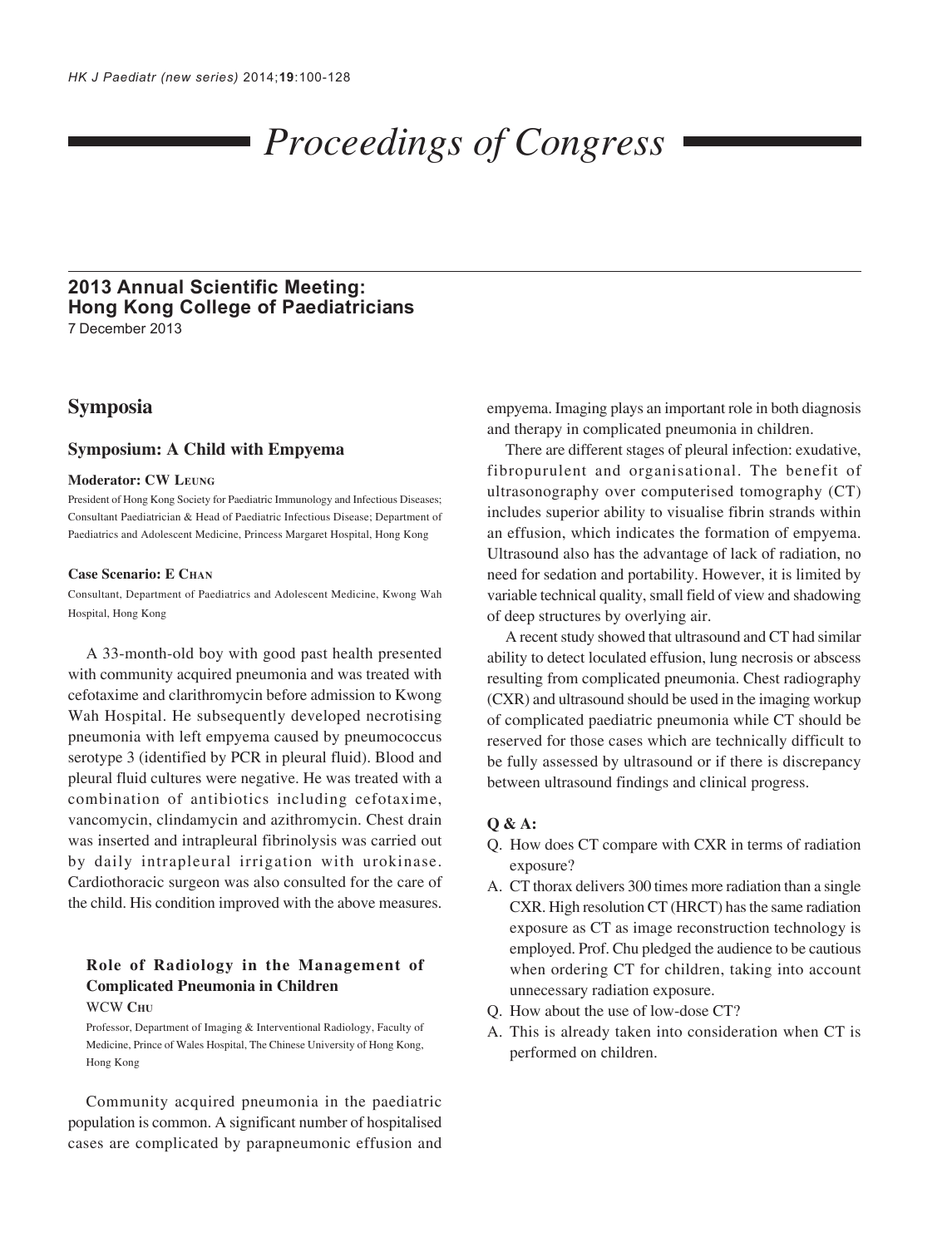### **Bedside Ultrasound for Empyema Thoracis in Children**

KS **HSIEH**

Chief, Department of Paediatrics, Kaohsiung Veterans General Hospital Kaohsiung, Taiwan

The role of ultrasound for both diagnosis and monitoring of the clinical course in managing empyema thoracis with the advantage of non-invasiveness, convenience and free from radiation is described. Ultrasound imaging enables localisation of the site of infection and inflammation, estimating the amount of pleural fluid and identifying exudative fibrin within the pleural cavity. Bedside ultrasound is useful for children with empyema thoracis in experienced hands.

### **Minimally Invasive Chest Drain Insertion in Children** WK **CHIU**

Consultant, Department of Paediatrics and Adolescent Medicine, United Christian Hospital, Hong Kong

Chest drain insertion is a common procedure for various clinical conditions, including pneumothorax, haemopneumothorax, pleural effusion, empyema and postoperative drainage following cardiothoracic surgery. This potentially life-saving procedure, however, may lead to significant morbidity. A minimally invasive technique for chest drain insertion in children by using the Mini Step bladeless trocar is introduced. This technique is safe and efficient. It has a high success rate and minimal morbidity. This procedure is highly recommended for chest drain insertion in children older than two years.

Demonstration video available at http://www.hkmj.org/ video/video07.html

### **Q & A:**

- Q. How much does the minimally invasive chest drain set cost?
- A. Around 1,000 Hong Kong dollars per set.
- Q. What sort of sedation is required for the procedure?
- A. Parenteral ketamine and midazolam.
- Q. What is the best position for insertion of the chest drain?
- A. Depending on the diagnosis, most often it is at the safety triangle bound by the lateral border of the pectoralis major, the anterior border of the latissimus dorsi and the nipple line. The needle should puncture just above the superior border of the rib.
- Q. What is the smallest age for application of this device?
- A. The minimum age is two years.

# **Surgical Treatment of Empyema Thoracis in Children**

### CC **MA**

Chief of Service and Consultant, Department of Cardiothoracic Surgery, Queen Elizabeth Hospital, Hong Kong

Empyema thoracis in children remains a common condition with significant morbidity. Despite the development of new therapies such as fibrinolysis and thoracoscopy, the optimal treatment of empyema thoracis is still controversial. Dr. Ma shared the experience of managing empyema thoracis over the 12-year period from 2001 till 2012. Fibrinolytic therapy is reasonable primary treatment for earlier stage empyema with close monitoring of progress. Failure to evacuate the pleural space and persistent infection should prompt surgical intervention. Early Video Assisted Thoracoscopic Surgery (VATS) in empyema of earlier stage to physically breakdown the loculations and fibrins produces good result. Open decortication is useful in treatment of resistant and later stage empyema.

### **Q & A:**

- Q. What actually are the details of VATS?
- A. The procedure is to physically breakdown the loculations and fibrin strands of the empyema.
- Q. What is your viewpoint on recommending either VATS or fibrinolytic agent?
- A. Most of the time operation sessions are limited so surgical procedure cannot be performed early. Intrapleural fibrinolysis through the chest drain is a reasonable alternative. If the operation theatre is readily available, Dr. Ma prefers early operation with VATS.
- Q. Can VATS be performed at the bedside?
- A. Bedside VATS is not advised.
- Q. Is there an age limitation for VATS in children?
- A. VATS is usually performed in children above 8 years old.

# **Epidemiology of Pneumococcal Empyema in Hospitalised Children in Hong Kong**

# H **CHEN**

Associate Consultant, Hospital Authority Infectious Disease Control Training Centre, Hong Kong

A retrospective review by retrieving cases from CDARS (Clinical Data Analysis and Reporting System) of Hospital Authority showed that the incidence of pneumococcal pulmonary empyema (definite: culture from pleural fluid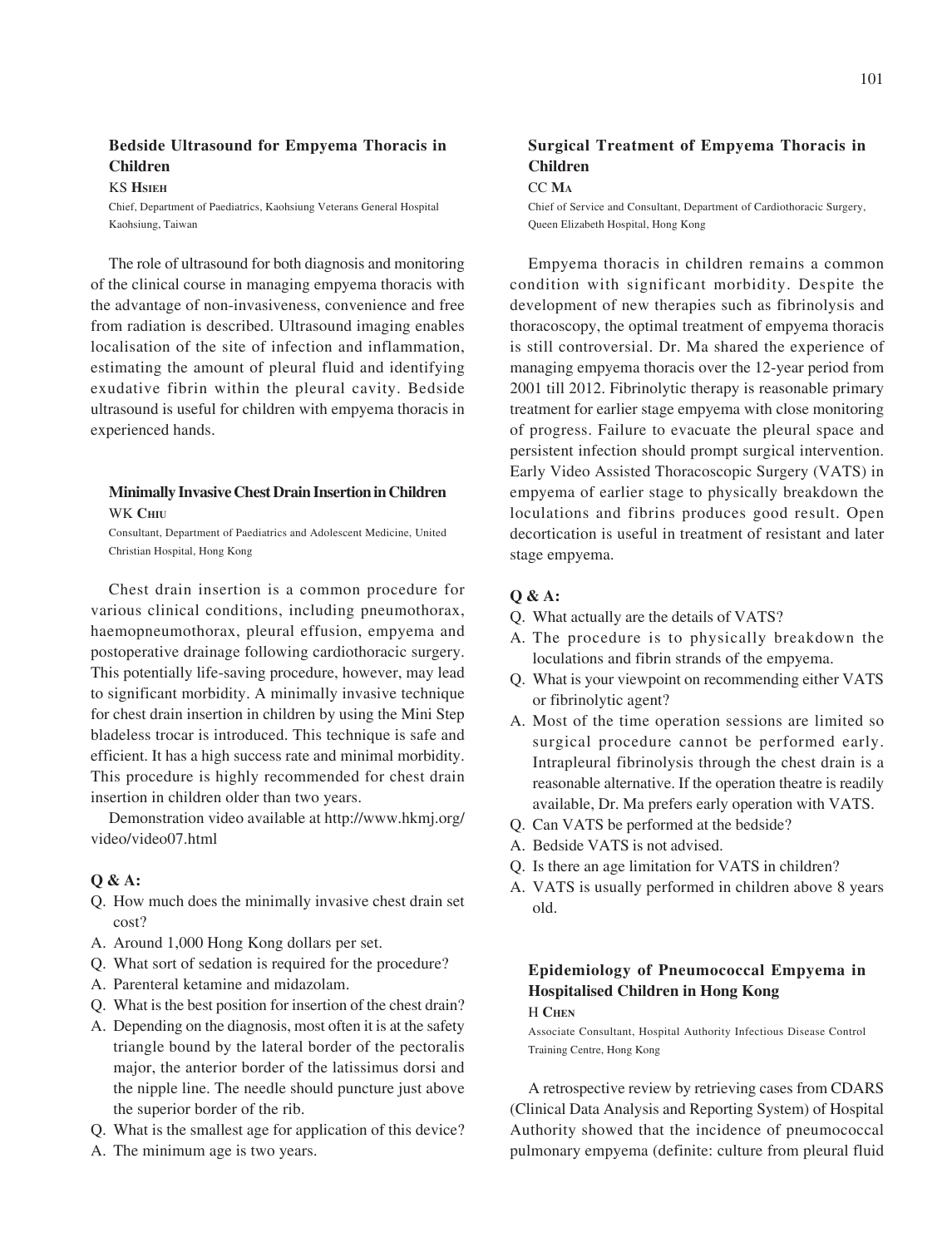grew *Streptococcus pneumoniae* and probable: culture from other sites grew *Streptococcus pneumoniae*) seemed to be increasing over the years from 2008 to 2013. But it was not statistically significant. Cases were predominantly caused by non-vaccine serotypes, like 3 and 19A, after the introduction of pneumococcal conjugate vaccine to the Childhood Immunisation Program in Hong Kong.

About 50% of affected children were given antimicrobials before hospitalisation. The most common antimicrobial used was macrolide. Macrolide monotherapy before hospitalisation would delay effective treatment as macrolide resistant pneumococci was commonly identified (~80% of all isolates).

Active surveillance of pneumococcal empyema (using PCR for identification of pneumococcus serotype in pleural fluid) should be conducted to monitor the changing epidemiology of empyema after introduction of pneumococcal vaccination.

About 50% of affected children were given antimicrobials before hospitalisation. The most common antimicrobial used was macrolide. Macrolide monotherapy before hospitalisation would delay effective treatment as macrolide resistant pneumococci was commonly identified (~80% of all isolates).

Active surveillance of pneumococcal empyema (using PCR for identification of pneumococcus serotype in pleural fluid) should be conducted to monitor the changing epidemiology of empyema after introduction of pneumococcal vaccination.

### **PANEL DISCUSSION**

- Increasing incidence of pulmonary empyema has been reported over the past decades. This occurred well before the introduction of pneumococcal conjugate vaccine. The cause can be multifactorial (e.g. change in climate, humidity, biological factors, human behaviour, use of antimicrobials, antimicrobial resistance).
- With the introduction of pneumococcal conjugate vaccine, the overall incidence of invasive pneumococcal diseases has dramatically decreased while the incidence of diseases caused by non-vaccine serotypes have slowly increased as a result of serotype replacement.

### *Consensus:*

Active surveillance of invasive pneumococcal diseases with cultures and molecular microbiological techniques should be conducted to monitor the effectiveness of pneumococcal vaccination, serotype replacement and changes in antimicrobial resistance.

• Urine antigen test is not a reliable tool for detection of pneumococcal infection as it has a high false positive rate due to colonization or recent pneumococcal vaccination.

#### *Controversy:*

- 13-valent pneumococcal conjugate vaccine is not very effective in preventing pneumococcal pulmonary empyema, especially those caused by serotype 3.
- Serotype replacement may be one of the explanations for increasing pulmonary empyema caused by nonvaccine serotypes.

# **Symposium: A Child with Acute Flaccid Paralysis (AFP)**

### **Moderator: KY CHAN**

Honorary Consultant, Department of Paediatrics and Adolescent Medicine, Princess Margaret Hospital, Hong Kong

#### **Case Scenario: KT LIU**

Consultant, Department of Paediatrics and Adolescent Medicine, Pamela Youde Nethersole Eastern Hospital, Hong Kong

Chi Ping is a 4-month-old Chinese boy who was born in Hong Kong and returned to China at the age of 1 week. He received oral polio, Hepatitis B and DTP vaccines according to the schedule in Mainland China. He was admitted for fever and lower limb weakness. He appeared alert and playful with stable vitals on admission. Investigations included MRI spine, lumbar puncture, blood and stool tests. CSF showed WBC  $12/\text{mm}^3$  (Norm ref: <5/mm<sup>3</sup>) with  $80\%$ lymphocytes, RBC 50/mm<sup>3</sup>, protein 0.8 g/L (Norm ref: <0.5 g/L), glucose 3.0 mmol/L. MRI of thoracolumbar spine was normal.

Immediate nerve conduction, velocity study (NCV) showed normal findings over bilateral median and ulnar, peroneal and tibial nerves. Anti-ganglioside antibody was negative.

He was treated as *Guillain-Barre syndrome* (GBS) with IV immunoglobulin.

Stool PCR was positive for *Enterovirus* but negative in CSF and stool culture was later found positive for Sabin like poliovirus type 2.

Paralysis of left lower limb persisted and repeated NCV showed low amplitude of compound muscle action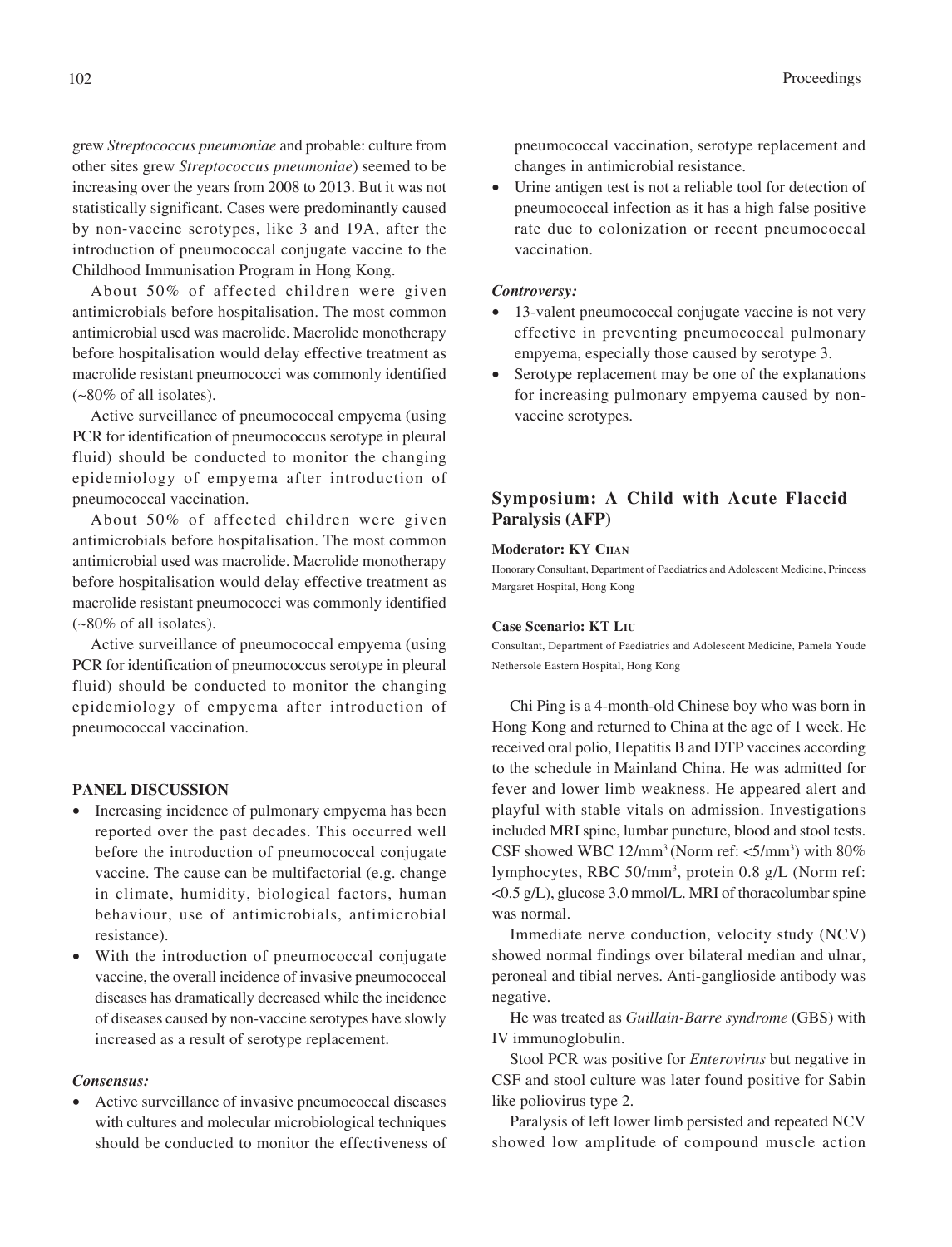potentials (CMAP) with normal latency over the left peroneal and tibial nerves but normal findings of the right lower limb motor nerve study. Sensory nerve conduction study was normal. The abnormal NCV finding was suggestive of motor neuron or motor axonal involvement.

Immune study showed low serum immunoglobulin levels (IgA, IgM, IgG), undetectable antibodies against Tetanus & Diphtheria, absent B-cells in lymphocyte subset and BTK mutation as confirmed by genetic studies.

*The final diagnoses were Vaccine associated paralytic poliomyelitis (VAPP) and X-linked agammaglobinaemia.*

# **Guillain-Barre Syndrome (GBS) in Children: Diagnosis, Management and Local Case Review** S **CHAN**

Associate Consultant, Division of Child Neurology, Developmental Paediatrics and Neurohabilitation, Department of Paediatrics and Adolescent Medicine, Queen Mary Hospital, The University of Hong Kong, Hong Kong

GBS is an acquired auto-immune disorder with acute inflammation and damage to peripheral nerves, nerve roots and sometimes cranial nerves. Antecedent infection or fever preceded in some children. Typically, there is symmetrical ascending weakness of limbs progress over days to weeks with severity ranged from mild weakness to total paralysis. Facial, respiratory and bulbar muscles and autonomic nervous system can be affected. Sensory symptoms such as paresthesias, numbness or tingling of the hand and feet, and deep aching pain are common.

The diagnosis of GBS is based on the clinical features, CSF findings and results of neuroimaging and nerve conduction studies. The findings of cyto-albumin dissociation and negative viral PCR & culture in CSF and cauda equina contrast enhancement in MRI spine support the diagnosis.

There are four major clinical variants (Acute inflammatory demyelinating polyneuropathy AIDP, Acute motor axonal neuropathy AMAN, Acute motor and sensory axonal neuropathy AMSAN, and Miller Fisher syndrome MF) of GBS in childhood according to specific clinical features and NCV findings. AIDP is the commonest type with demyelinating pattern of motor and sensory nerves in NCV. AMAN, commonly reported in China, with NCV findings of axonal pattern in motor nerves is often associated with anti-ganglioside antibody. MF is always associated with ophthalmoplegia and ataxia. Other causes of AFP such as acute muscle diseases, acquired causes of neuropathy, anterior horn cell and spinal cord diseases should also be considered. All children suspected of GBS must be admitted

to the hospital with close monitoring of vital signs and progression of weakness. Both intravenous immunoglobulin and plasmapharesis are safe and effective in children in shortening the time to recovery and hastening the time to independent ambulation.

A retrospective study on the epidemiology, clinical profiles and treatment outcome of paediatric GBS patients admitted to HA hospitals between 2000 to 2012 was reported. There were a total of 46 patients with 25 (54%) AIDP, 6 (13%) AMAN, 1 (5%) AMSAN, 5 (11%) MF and 9 (20%) undetermined subtype. The estimated average GBS incidence per 100,000 of children <18 years per year was 0.5. The age of admission ranged from 1.58-17.92 years with a mean age of 8.82 +/- 5.13 years. Twenty-seven patients had preceding upper respiratory tract infection or gastroenteritis and 11 patients did not have any preceding illness. Aside from limb weakness, 8 had facial weakness, 3 required ventilator support and 6 had autonomic disturbance. Among 5 patients with blood checked for antiganglioside Ab, 3 were positive. Thirty-five patients received treatment with IVIG and 1 with plasmapharesis. Majority of children with AIDP (92%) had complete recovery, whereas only 50% of children with AMAN had good recovery.

### **Enteroviruses Infection in Children** YW **KWAN**

Associate Consultant, Department of Paediatrics and Adolescent Medicine, Princess Margaret Hospital, Hong Kong

Enteroviruses (EV), traditionally include polioviruses, coxsackie A, B, C viruses and numbered enteroviruses is currently reclassified into human enteroviruses A, B, C and D. Poliomyelitis was the 1st and the most important enteroviral disease causing infantile paralysis. EV infection is a frequent and significant human disease with protean manifestations. Seventy-five percent infected infants are asymptomatic, however, same virus can cause several different clinical syndromes such as non-specific febrile illness, hand foot mouth disease, non-specific exanthema, herpangina, myocarditis, meningoencephalitis and acute flaccid paralysis; whereas same clinical picture can be caused by different enteroviruses.

Infection is acquired via oral or respiratory route, replicating in oropharynx and alimentary tract and spreading to regional lymph node, followed by viraemia and spreading to other body sites.

Based on the clinical features, stool, throat / rectal swab, vesicle fluid or CSF should be collected for viral culture, PCR & serotyping.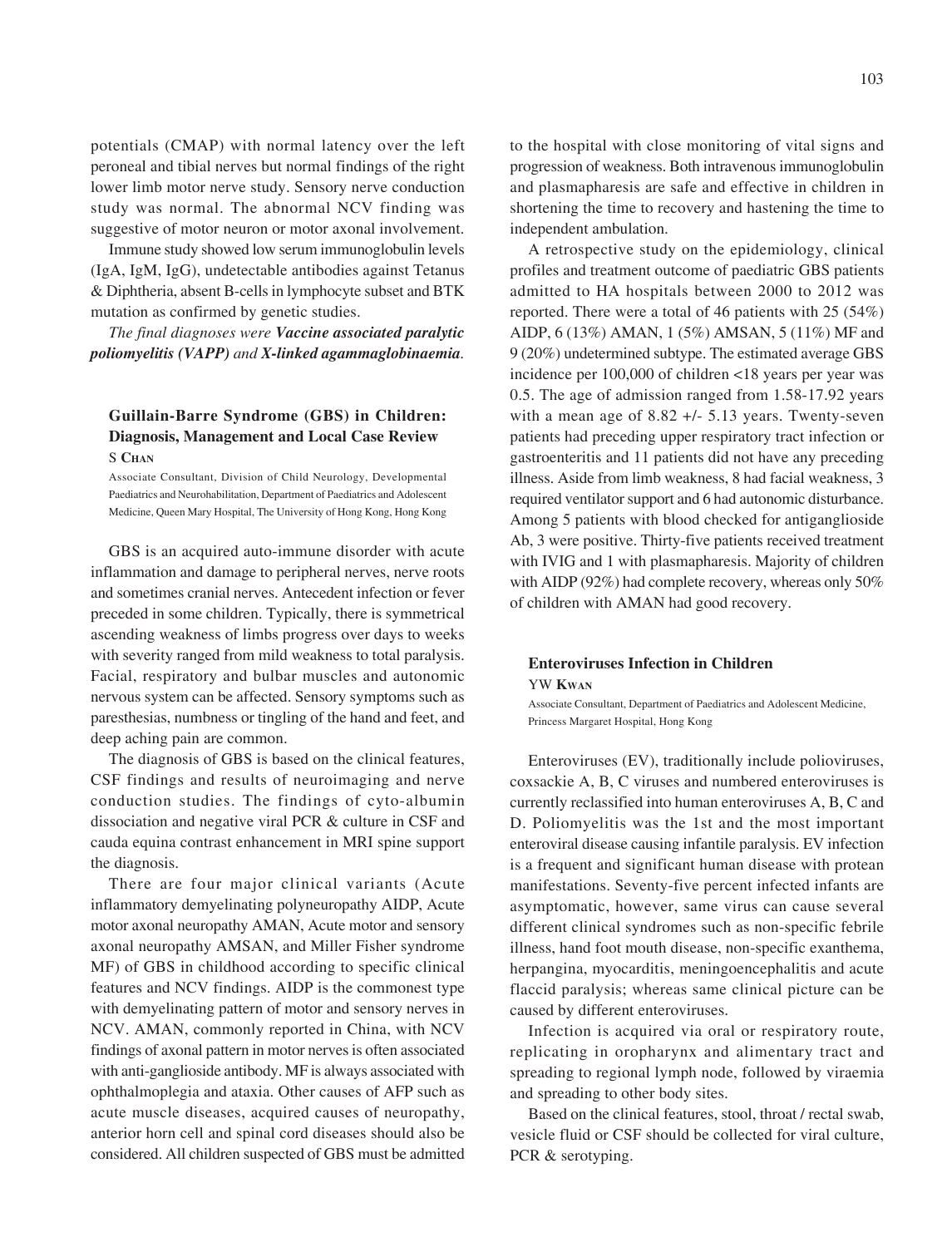Neurological manifestations include meningitis, encephalitis, acute flaccid paralysis (anterior myelitis), transverse myelitis are not infrequent in enteroviruses infection. In Hong Kong, EV71 infection has been a notifiable disease since March 2009. From March 2009- June 2012, 239 EV71 cases aged from 0.5 to 43 years with a median age of 5 yrs were notified. Twenty-eight (11.9%) patients had severe complications including meningitis, encephalitis, meningoencephalitis, acute flaccid paralysis and myocarditis. Surveillance system for severe paediatric EV infection (other than EV71) with complication was launched in July 2010. From July 2010-June 2012, 26 cases had meningitis, encephalitis or myocarditis. From data of acute flaccid paralysis surveillance, non-polio enteroviruses were detected in 8.4% of cases of AFP.

# **Vaccine Associated Paralytic Poliomyelitis**

P **LEE**

Assistant Professor, Department of Paediatrics and Adolescent Medicine, Queen Mary Hospital, LKS Faculty of Medicine, The University of Hong Kong, Hong Kong

The live attenuated oral poliovirus vaccine (OPV) has been in use since the 1960s, with significant contribution to the global polio eradication. The administration of Sabin OPV enables the induction of mucosal immunity, in addition to systemic immune response. In immunocompetent individuals, Sabin strains replicate in the gut for a limited period of time and are excreted for up to 30-60 days. Viral replication in the gut triggers an adaptive immune response, including T-cell and B-cell responses that generate mucosal neutralising antibodies. However, in individuals with impaired humoral immunity, the delayed clearance of OPV provides the opportunity for the vaccine strains to revert to virulent strains due to back mutations introduced during unchecked rounds of replications. The consequences are two-fold; firstly, the revertants may have the ability to disseminate to the central nervous system to cause vaccine-associated paralytic poliomyelitis (VAPP) and secondly, the chronic excretion of these virulent strains can be a source of circulating vaccine-derived poliovirus strains and pose a threat to unvaccinated individuals in the community.

Patients with severe combined immunodeficiency (SCID), congenital agammaglobulinaemia including X-linked agammaglobulinemia (XLA) and autosomal recessive agammaglobulinemia, common variable immunodeficiency, and MHC class II deficiency are susceptible to VAPP. VAPP should be regarded as an

indicator for underlying immunodeficiency, and such patients should undergo thorough immune evaluation including immunoglobulin pattern (IgG, IgA, IgM), lymphocyte subpopulation, and HIV testing. Evaluation for other opportunistic infections, and establishment of immunological diagnosis should be performed by immunologists so that definitive treatment can be provided.

# **AFP Surveillance in Hong Kong & Global Polio Situation Update**

DYW **CHAN**

Scientific Officer, Vaccine Preventable Disease Office, Surveillance & Epidemiology Branch, Centre for Health Protection, Department of Health. Hong Kong

Acute flaccid paralysis (AFP) surveillance system was set up in Hong Kong in 1997 as a sensitive surveillance system for voluntary reporting of cases under the age of 15 with suspected acute poliomyelitis. It was one of the criteria for Hong Kong's certification of poliomyelitis eradication by the World Health Organization (WHO) Western Pacific Region Office (WPRO) in 2000. The Department of Health (DH) carried out laboratory and epidemiological investigations on AFP cases according to the WHO guideline. The demographic, clinical and virological characteristics of cases reported to the system since it's establishment were reviewed.

From January 1997 to November 2013, 273 patients aged under 15 years presented with acute onset of paralysis of any limbs were reported to the DH. Of the 273 cases, about 45% were aged under five. All cases were discarded as non-polio AFP according to WHO classification. About 60% were identified with neurological disorders, with Guillain-Barre syndrome (26.7%) and myelitis (14.3%) being the most common. Viruses were detected in stool specimens of 13.2% of the AFP cases, with non-polio enteroviruses (NPEV) (63.8%) and adenoviruses (33.3%) accounted for most of the positive detections. Most performance indicators set by the WHO were fulfilled. The AFP surveillance facilitated the clinical, virological and epidemiological examination of paediatric AFP cases. Gullain-Barre syndrome is the commonest cause of AFP in our locality.

There has been substantial progress in global polio eradication, although wild poliovirus is still circulating in some areas. According to the WHO, the global polio cases decreased from 4074 in 1996 to 390 in 2013 (up to 26 November). As of November 2013, wild poliovirus is still endemic in three countries (Afghanistan, Nigeria and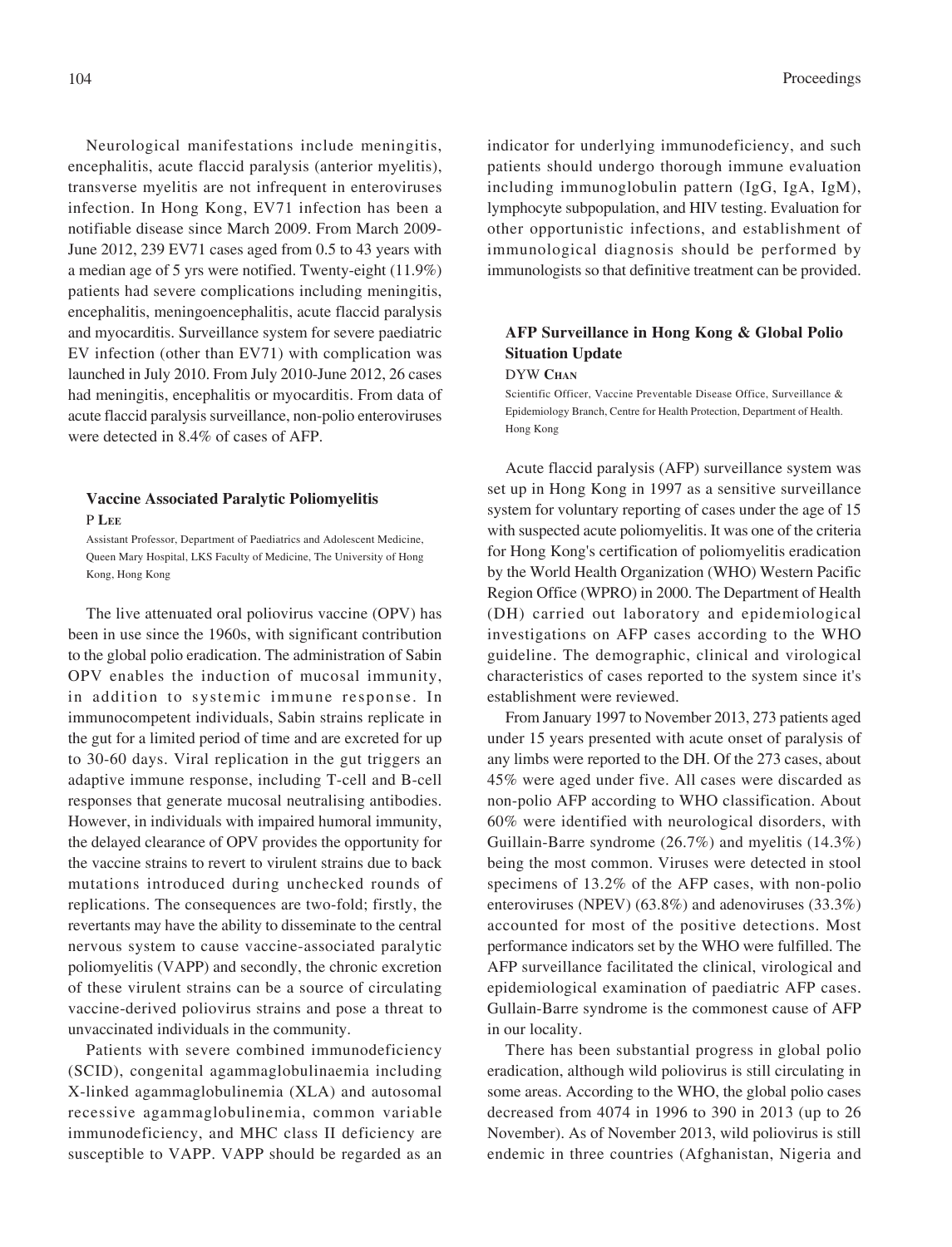Pakistan), with outbreaks in areas once polio-free including Ethiopia, Kenya, Somalia and Syria. Other than wild poliovirus, vaccine-derived poliovirus also accounted for a small proportion of polio cases worldwide.

The WHO has formulated an endgame strategy in 2012. Key targets of the endgame strategy include interrupting wild poliovirus transmission globally by 2014 and introducing at least one dose of inactivated poliovirus vaccine (IPV) and withdrawal of type 2 component in oral poliovirus vaccine (OPV) by mid-2016. These targets have been successfully achieved by Hong Kong in previous years.

### **Q & A:**

- Q. Vaccine associated paralytic poliomyelitis is very rare and Gullaine-Barre syndrome is the commonest cause of AFP in our locality, could this patient be in fact a case of GBS variant (AMAN) with incidental finding of Sabin polio virus in his stool sample?
- A. Our patient's presentation of asymmetric weakness with no sensory / autonomic dysfunction and the unilateral lower limb abnormal NCV findings are more specific for poliomyelitis. There is a higher risk of developing VAPP after OPV in immunocompromised patients and the estimated risk is about 2 per 2000 vaccinees in B cell immunodeficiency. A more detailed NCV/EMG study is helpful to differentiate these two conditions. EMG study help to differentiate the involvement of motor neuronopathy in VAPP from the axonal neuropathy as in AMAN. In axonal motor neuropathy, aside from decreased CMAP in NCV, mild delay in motor distal latency is always present, whereas in anterior horn cells lesion such as poliomyelitis, motor latency is usually not affected.
- Q. Israel was certified polio-free in 2002, OPV was then discontinued and replaced by IPV only schedule in routine childhood immunisation. The 2012 national IPV coverage rate was 95%. In 2013, wild poliovirus has been isolated from sewage samples, to stop silent transmission, national supplementary immunisation with OPV was launched. Many developed countries have switched to IPV only schedule to eliminate risk of VAPP associated with OPV, what is the disadvantage of IPV?
- A. IPV appears to produce less local intestinal mucosal immunity than OPV and it is not able to spread to unvaccinated contacts. IPV recipients are more readily infected with wild polio than OPV recipients. The detection of wild poliovirus in environmental samples

in Israel should alert polio-free countries that could confront similar situation. Importation of polio is possible in the era of heavy international travel and high population movement when wild polio continues to be endemic in several parts of the world.

- Q. Should we treat poliomyelitis with Pleconaril?
- A. Pleconaril interferes with enterovirus attachment and uncoating by binding to the virus protein capsid. A case report on "Pleconaril treatment of vaccine acquired poliovirus" stated that reverted strain of Polio virus 2 (Sabin) was eliminated from CSF and serum of an immunodeficient infant after treatment with Pleconaril. There is ongoing research on various novel drugs for treatment of enterovirus including poliomyelitis.
- Q. What is the progress of Hong Kong in maintaining poliofree status?
- A. Due to heavy international travel and population movement, the possibility of wild poliovirus importation cannot be ruled out. Hong Kong has taken and will continue with the following measures: i) maintain a sensitive AFP surveillance system; ii) the reference laboratory, Public Health Laboratory Service Branch under the DH maintains high quality performance and full accreditation by the WHO; iii) regular monitoring and ensure high immunisation coverage across the population; iv) a comprehensive and up-to-date polio importation plan.

# **Symposium: A Child with Autism Spectrum Disorder (ASD)**

#### **Moderator: C LAM**

Consultant Paediatrician, Child Assessment Service, Department of Health, Hong Kong

#### **Case Scenario: SP WU**

Associate Consultant, Department of Paediatrics & Adolescent Medicine, Queen Elizabeth Hospital, Hong Kong

David is a 20 months old boy. He is the first child of a middle class family. Both his parents are healthy. David has been healthy all along. But his parents are concerned that he is lagging behind in his language and motor development from infancy onwards. They vaguely recall some vocalisation when he was at his early infancy, but he has never spoken anything his parents can understand. He does not seem to understand what his parents say to him. He is a loner and quite labile in his temperament.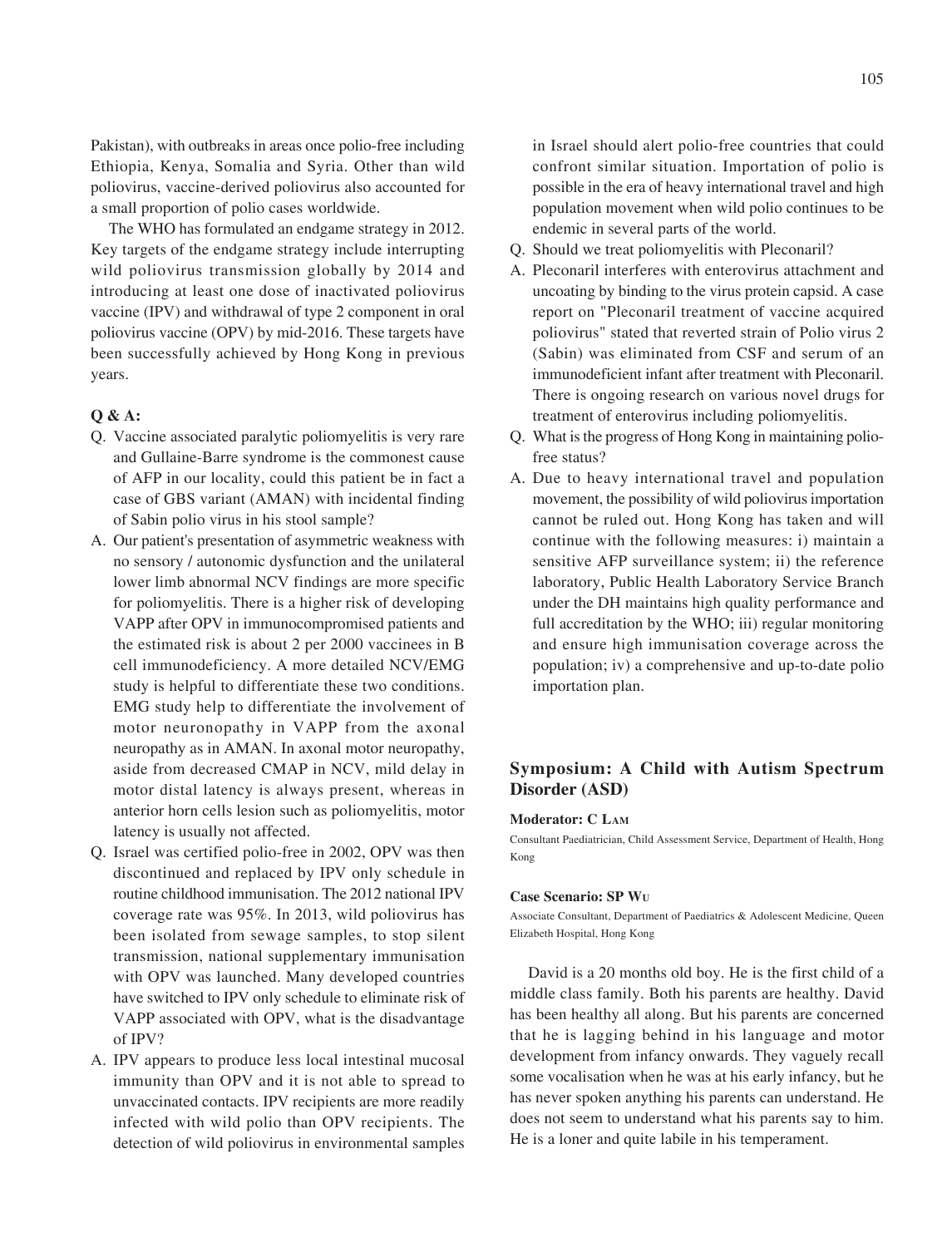David's parents are concerned that he might have autism.

- *Is there a screening program run by the government?*
- *How does a developmental-behavioural paediatrician help David?*
- *How would a paediatric neurologist approach the situation?*
- *How would a geneticist be able to help?*
- *What will David's future participation in society and functioning be like?*

# **Identifying Children with Autism Spectrum Disorder**

S **LEUNG**

Assistant Director of Health (Family and Elderly Health Services), Department of Health, Hong Kong

Screening for Autism Spectrum Disorders (ASD) is controversial. The UK National Screening Committee (NSC) does not recommend the implementation of a population screening programme because it does not meet the "criteria for appraising the viability, effectiveness and appropriateness of a screening programme". The American Academy of Pediatrics (AAP) recommends that all children be screened specifically for ASD during regular well-child visits at 18 and 24 months, using the Modified Checklist for Autism in Toddlers (M-CHAT) which has high positive predictive values. However, a critical review of 7 validation studies on the M-CHAT (by the speaker) revealed a number of methodological flaws.

The UK NSC and the National Institute for Health and Care Excellence acknowledge the importance of child developmental and behavioural problems. They recommend early recognition be improved through informing parents about what is normal & abnormal and training of relevant healthcare, social care and education professionals; as well as child development and disability services be responsive to the needs of families.

In Hong Kong, the Developmental Surveillance Scheme (DSS), available in all Maternal & Child Health Centres (MCHCs) comprises (i) the provision of information to empower parents to monitor their child's development and behaviours; (ii) structured nurse interview at the key ages of 6, 12, 18 and 48 months of children to identify any parental concerns; and (iii) developmental assessment, at the primary care level, by MCHC doctors for any significant concerns. The importance of training for these primary healthcare professionals is highlighted. Evaluation of the DSS (January to June 2011) revealed that the majority

(76%) of preschool children diagnosed with ASD at the Child Assessment Service were referred by MCHCs, mostly before the age of three.

# **Assessment Perspectives in Autism Spectrum Disorder**

#### SKY **LIU**

Senior Medical & Health Officer, Child Assessment Service, Department of Health, Hong Kong

A large proportion of children with ASD manifest developmental problems between 1-2 years old. Early identification and diagnosis provide the best opportunity for early intervention, which in turn may improve the outcome of the children. Early indicators of ASD include social skill and communication skill deficits. Impairments in imagination skills/pretend play are also noted. Comprehensive assessment includes parent interview, clinical observation and use of standardised assessment tools e.g. ADOS, ADI-R is necessary to make an early diagnosis. Other differential diagnoses include intellectual impairment, ADHD, anxiety, hearing loss and other medical conditions. Counselling of parents on ASD features, evidence based training, developmental course and prognosis are important to enhance parents' acceptance. Elements of effective treatment program include structured environment with predictable routines, use of visual strategies and behavioural intervention, and early/intensive/ individualised program that is applicable in naturalistic settings. Prognosis depends on the severity of autistic symptoms and cognitive ability of the child. Early referral for detail assessment by Developmental and Behavioural Paediatrician, Clinical Psychologist or Child Psychiatrist is of paramount importance.

# **Neurological Investigations for Children with Autism Spectrum Disorder**

CW **FUNG**

Associate Consultant, Department of Paediatrics and Adolescent Medicine, Queen Mary Hospital, LKS Faculty of Medicine, The University of Hong Kong, Hong Kong

Up to 40% of patients suffering from autism spectrum disorder (ASD) have underlying genetic etiologies. Inborn errors of metabolism only account for less than 5% in the autistic population. Therefore, ASD patients can be subclassified into essential (non-syndromic) or complex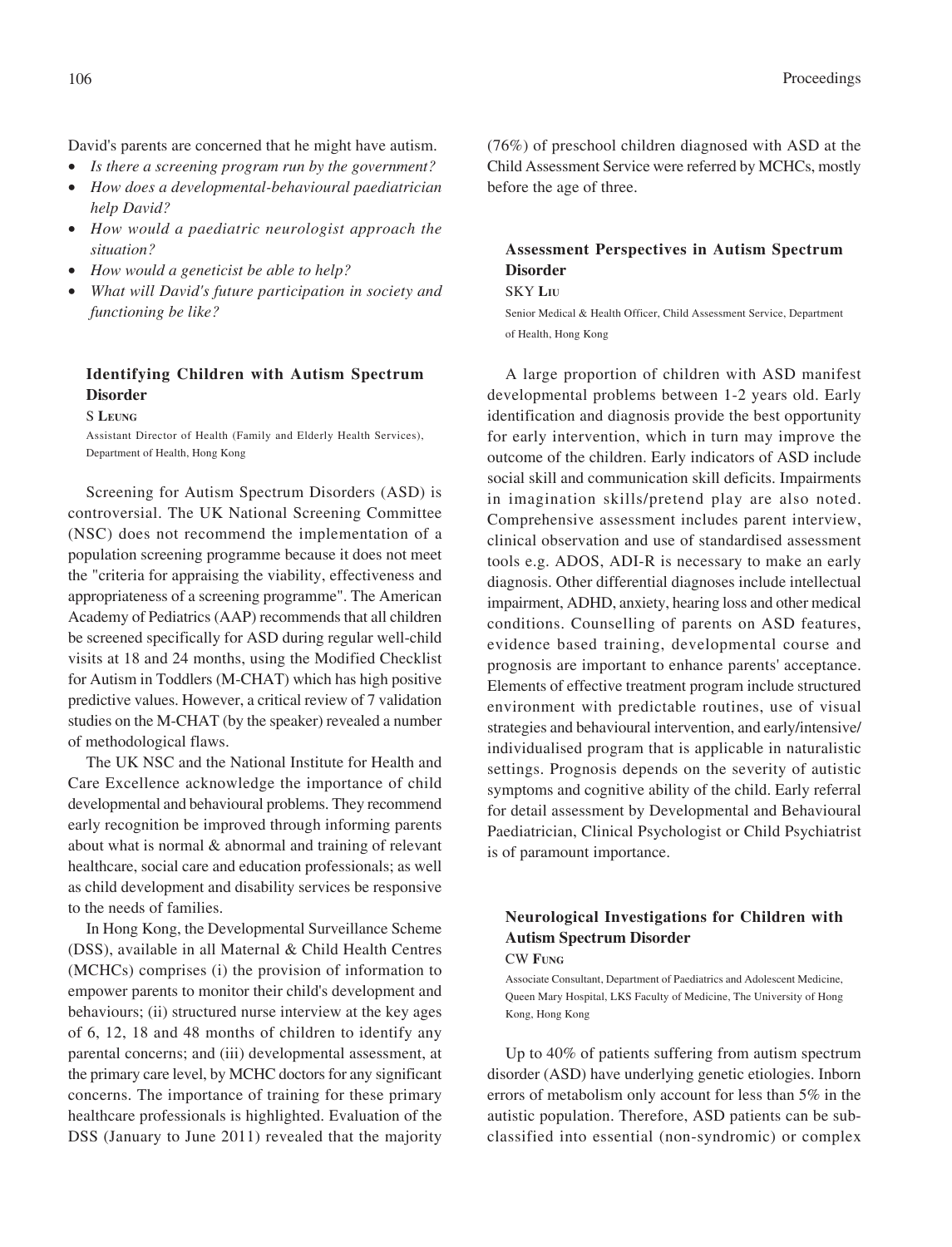(syndromic). Patients with complex ASD may have one or a combination of the following features: dysmorphism, abnormal growth parameters, neurological symptoms and signs, and multiple congenital anomalies. Referrals of each ASD patient to a clinical geneticist and paediatric neurologist remain an important part of the etiological evaluation. This talk covers the basic approach from a paediatric neurology perspective to look for an underlying cause in ASD which may have a treatment implication.

### **Evaluation of Children with Autism Spectrum Disorder** − **a Clinical Geneticist's Perspective BHY CHUNG**

Clinical Associate Professor, Department of Paediatrics and Adolescent Medicine, LKS Faculty of Medicine, The University of Hong Kong, Hong Kong

Multiple lines of evidence support the strong role of genetics in the etiology of ASD. Accurate diagnosis of ASD (and co-morbidities) shall be achieved before referrals to clinical geneticists are made. The referring paediatricians shall discuss with the parents the expectations and possible outcomes of the genetic evaluation. The primary roles of the geneticist are to define the cause when possible, to provide genetic counseling and to contribute to case management. Chromosomal microarray is the first-tier genetic testing for non-syndromic ASD, while for syndromic diagnoses, genetic testing is individualised. Genetic counseling is important even for those without an identifiable cause.

# **Participation and Functioning for Children and Young Persons with ASD**

E **WOO**

Senior Medical & Health Officer, Child Assessment Service, Department of Health, Hong Kong

To understand the challenges of children with ASD as they reach school age when they face increasing academic and social demands, underlying psychological and cognitive factors need to be considered. A prevailing psychological model explaining difficulties experienced by persons with ASD involve (1) deficits in theory of mind, (2) weak central coherence and (3) weak executive function. Theory of Mind is the ability to attribute mental states (beliefs, knowledge and intention) to oneself and others. This allows one to make sense of and to predict intention and behaviours of

others. As a result, children with ASD have problems taking other's perspectives, maintaining conversation, and understanding what are appropriate things to say in different social situations. Central coherence is the ability to integrate information received with the context, and to neglect irrelevant or unimportant details. Poor executive function is not specific to ASD. Persons with weak executive function tend to have difficulties in organising, planning, and inhibiting inappropriate responses. Self awareness and selfregulation are often weak in children with ASD. As a result of these deficits, different problems emerge as the child grows. At school he/she may face difficulties in language subjects which require communication skills, in liberal studies which require the taking of different perspectives, in organising projects which require executive skills, and in working with teams. Difficulties in social interaction will lead to problems with peers and authorities at school, and with colleagues and supervisors in future employment.

The recently launched DSM-5 provides revised criteria to document profiles of individuals with ASD. Diagnostic criteria were changed from a triad to a dyad consisting of persistent deficits in social communication and social interaction across multiple contexts, together with restricted, repetitive patterns of behaviour, interests, or activities. Specifiers are given for severity, presence of accompanying intellectual or language impairment, association with known medical or genetic condition or environment factor, and additional neurodevelopmental mental or behavioural conditions. Participation and functioning will differ accordingly with different profiles.

### **Symposium: A Child with Eczema and Food Allergy**

#### **Moderator: TF LEUNG**

Professor, Department of Paediatrics, Prince of Wales Hospital, The Chinese University of Hong Kong, Hong Kong

#### **Case Scenario: BLC LO**

Consultant, Accident and Emergency Department, North District Hospital, Hong Kong

Mary is a 10-year-old girl who suffered from moderateto-severe eczema despite the use of emollient and topical mometasone furoate. Her parents brought her to see a general practitioner, who collected blood for some form of "allergy tests". She was then told that the results for cow's milk, egg and "nuts" were positive, thus making the diagnosis of multiple food allergies. Her parents recalled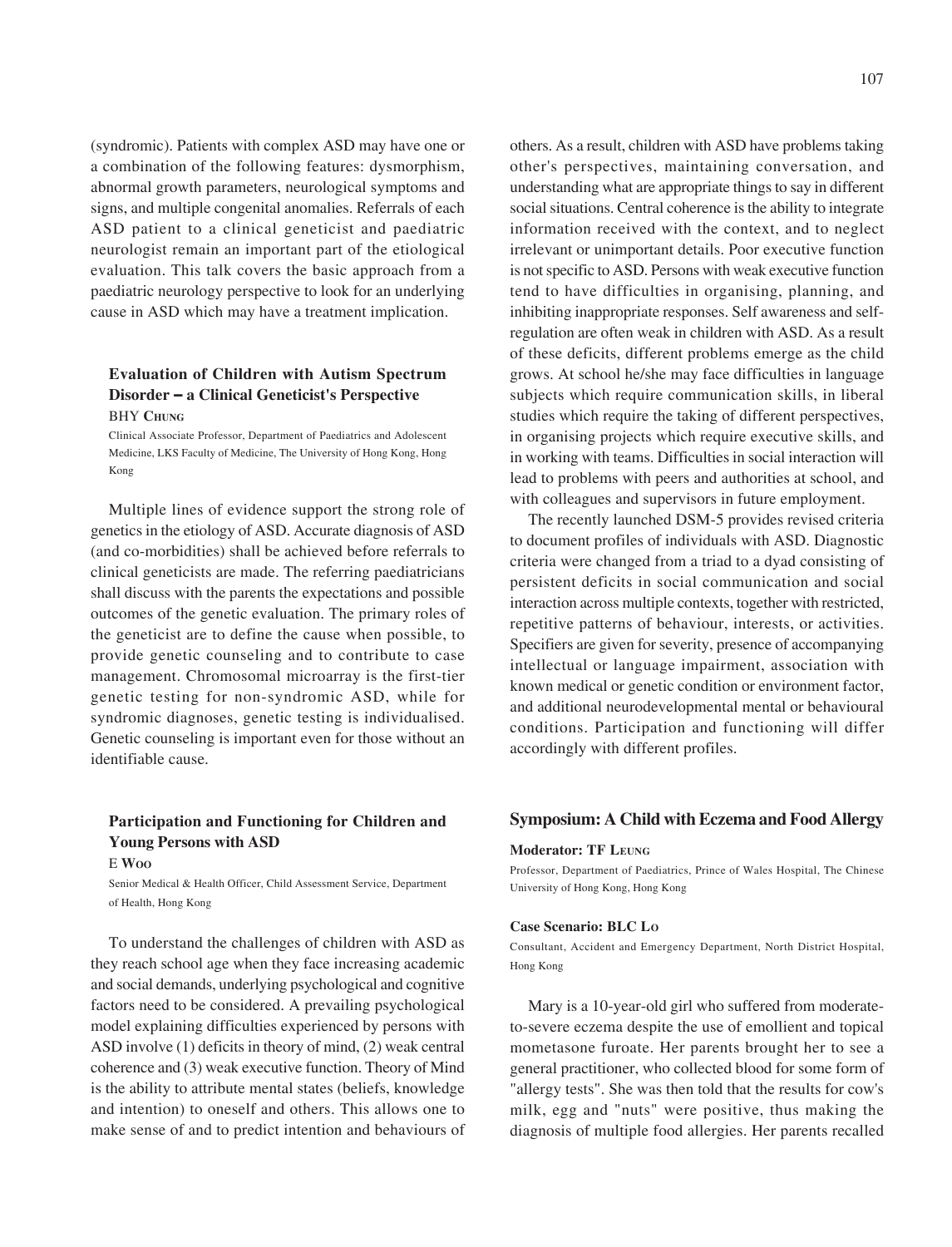that she had repeated episodes of mild hives and lip swelling after egg ingestion.

On one day, Mary developed generalised hives, swollen lips and shortness of breath 10 minutes after ingestion of a snack biscuit during lunch. Mary was noted to be increasingly "drowsy". That snack was found to contain peanut butter. Mary was then taken by ambulancemen to the Accident and Emergency Department.

Her vitals were as follows: BP 75/46 mmHg, pulse 135/ min, SaO<sub>2</sub> 91%.

*How should we manage this episode of anaphylaxis?*

**Pre-Hospital Treatment for Anaphylaxis**

TF **LEUNG**

Department of Paediatrics, Prince of Wales Hospital, The Chinese University of Hong Kong, Hong Kong

### **Definition of Anaphylaxis**

Worldwide, anaphylaxis definitions in common use are "a serious, life-threatening generalised or systemic hypersensitivity" and "a serious allergic reaction that is rapid in onset and might cause death".

The common triggers of anaphylaxis are drug, insect sting and food. The time span from onset to death ranges from minutes to 1-2 hours with IV drug the fastest (median few minutes), oral drug (10-20 minutes) follows by insect sting (10-20 minutes) and then food (20-40 minutes).

Thus a prompt recognition followed by appropriate prehospital treatment is vital for good outcome. The Coordinating Committee (COC) clinical guideline in management of anaphylaxis in children is in the final drafting and reviewing phase. It has adopted an internationally widely accepted operational diagnosis:

Anaphylaxis is highly likely when ANY one of the following three criteria is fulfilled:

- 1. Acute onset of an illness (minutes to several hours) with involvement of the skin, mucosal tissue, or both (e.g. generalised hives, pruritus or flushing, swollen lipstongue-uvula) and at least one of the following:
	- a. Respiratory compromise (e.g. dyspnoea, bronchospasm, stridor, hypoxia)
	- b. Cardiovascular compromise (e.g. hypotension, collapse)
- 2. Two or more of the following that occur rapidly after exposure to a likely allergen for that patient (minutes or several hours)
	- a. Involvement of the skin or mucosal tissue (e.g. generalised hives, itch, flushing, swelling)
- b. Respiratory compromise (e.g. dyspnoea, bronchospasm, stridor, hypoxia)
- c. Cardiovascular compromise (e.g. hypotension, collapse)
- d. Persistent gastrointestinal symptoms (e.g. abdominal pain and vomiting)
- 3. Hypotension after exposure to known allergen for that patient (minutes or several hours):

Hypotension for children is defined as systolic blood pressure <70 mmHg from 1 month to 1 year, <(70 mmHg+ [2xage]) from 1 to 10 years old, and <90 mmHg from 11 to <18 years old

### **The Drug Choice**

There has been debate on the initial drug choice and route over the last 40 years, the current international consensus is that adrenaline is the medication of choice for anaphylactic episodes. Intramuscular adrenaline should serve as the first choice of anaphylaxis. Other medications such as antihistamines, inhaled asthma medications, or steroids that may be given by physicians in treating anaphylaxis should not be regarded as first-line medications. Prompt injection of adrenaline has been associated with better outcome. Generally, adrenaline is considered safe in children. The contraindications are patients with cardiovascular problem such as congestive heart failure, hypertension, stroke and arrhythmia (lifethreatening) or on defibrillator.

The pharmacologic beneficial effects are summarised as follows:

Through alpha-1 adrenergic receptors: vasoconstriction, increased peripheral vascular resistance (most organs), increased blood pressure and relief of hypotension and shock; decreased mucosal oedema and relief of upper airway obstruction and angioedema/hives. Through alpha-2 adrenergic receptor: decreased insulin release. Through beta-1 adrenergic receptors: increased heart rate and force of cardiac contractions. Through beta-2 adrenergic receptors: bronchodilation, vasodilation, decreased release of mediators (histamine, tryptase and others).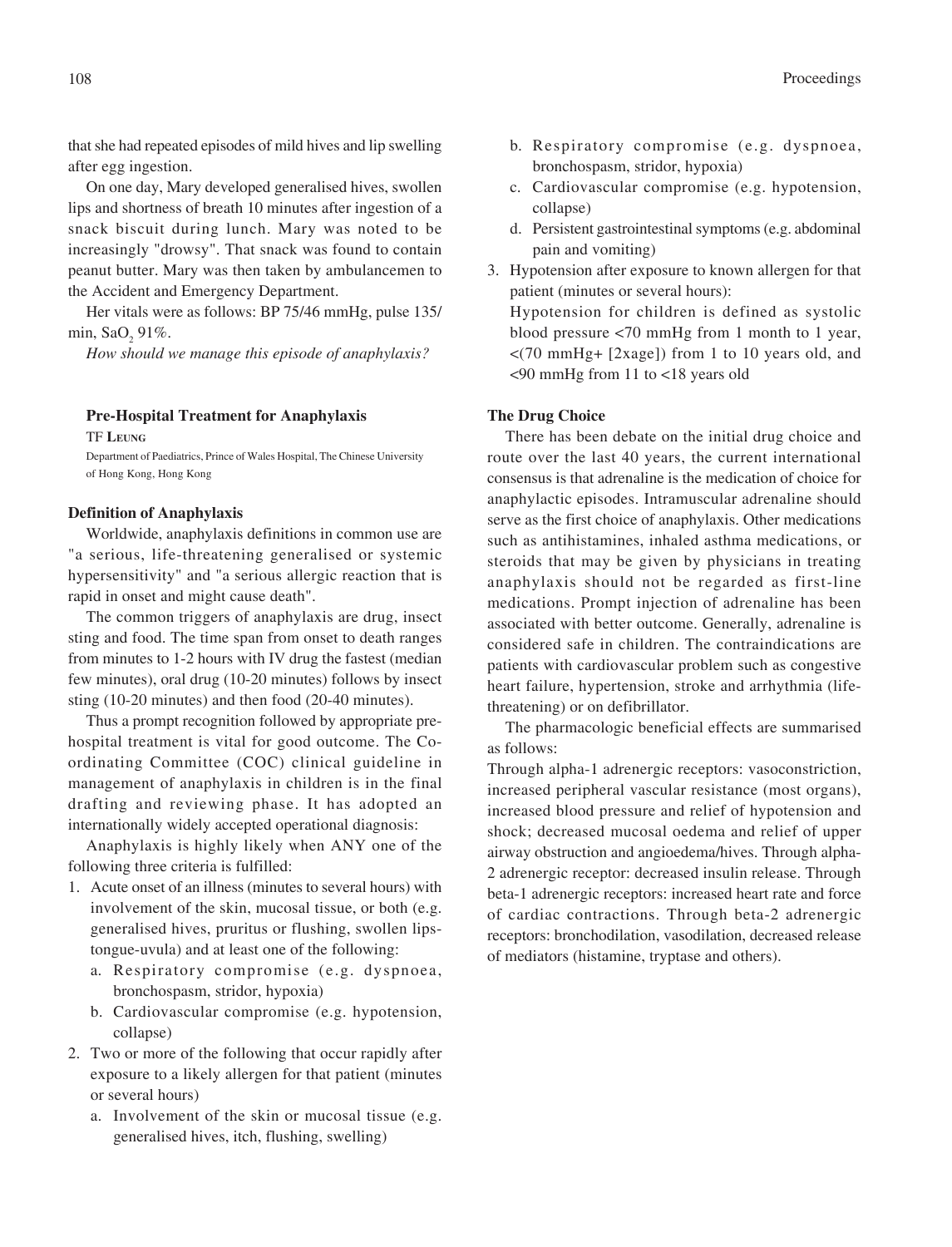#### **Case Scenario (continued): BLC LO**

Consultant, Accident and Emergency Department, North District Hospital, Hong Kong

Mary was stable after intramuscular adrenaline and chlorpheniramine in AED.

She was then referred to the allergy clinic for detailed evaluation.

Her parents requested "allergy tests" for Mary.

What allergy test(s) should we perform, and how to interpret the results?

#### **Allergy Tests**

#### AM **LI**

Professor, Department of Paediatrics, Faculty of Medicine, The Chinese University of Hong Kong, Hong Kong

### **Diagnosis of Food Allergy**

- 1. Acute urticaria / angioedema (IgE-mediated)
	- immediate reactions  $\left($  <2 hours)
	- may present with upper airway obstruction or anaphylactic shock
	- diagnosis can usually be confirmed by typical history plus the presence of food-specific IgE (by skin prick tests or RAST)
	- needs supervised oral food challenges for diagnosis in doubtful cases
- 2. Eczematous (IgE/cell-mediated)
	- immediate  $(<2$  hours) or delayed (up to 72 hours)
	- food-specific IgE and atopy patch test may not be accurate
	- needs to consider food elimination and re-challenge to confirm the diagnosis if history is suspicious

The conventional cut-offs for positive allergy results are: skin prick tests - 3 mm (induration) or serum specific IgE by RAST - 0.35 kU/l respectively. But these would tend to give high sensitivity but low specificity. Hence they have good negative predictive value but poor positive predictive value (50%). In contemporary allergy practice, allergists now adopt a higher cut-off for positive diagnosis. For example in peanut test,  $a > or = 8$  mm skin prick test or a > or = 15 Ku/L peanut specific IgE often constitutes a positive diagnosis without resorting to formal food challenge. Some validation studies were performed by investigating the correlation of various cut-off values and the food challenge outcomes. There is so-called 90% or 95% decision point literally meaning above the cut-off the

chance of clinical allergy reaches over 90% or 95%. Some validation studies recognised that such cut-off may be agedependent and food specific. Usually by adopting a standard diagnostic algorithm the need of tedious and expertisedependent food challenge could be reduced at least by one third to half. Another way to improve the clinical utility of allergy test is to use the concept of "likelihood ratio" (LR) which can further offer the post-test probability for better ascertainment. Likelihood of a given specific IgE result in subjects with positive challenges versus the likelihood of the same specific IgE result in subjects with negative challenges gives rise to the LR. LR can be applied in the given clinical settings provided the pre-test probability is known.

#### **Case Scenario (continued): BLC LO**

Consultant, Accident and Emergency Department, North District Hospital, Hong Kong

Her parents noticed Mary to snore a lot over the past 2 years. She was sleepy and tired most of the time. Mary frequently sneezed in early morning, and rubbed her nose and eyes very often.

What is the cause of her snoring? How should we investigate to find out the cause of her snoring? Is there any long-term consequence?

# **Snoring** − **from Primary Snoring to OSAS** K **KWONG**

Consultant, Department of Paediatrics and Adolescent Medicine, Tuen Mun Hospital, Hong Kong

There is a continuum of sleep-disordered breathing consisting of primary snoring (PS), upper airway resistance syndrome (UARS), obstructive hypoventilation (OH) and obstructive sleep apnoea syndrome (OSAS); with PS the mildest whilst OSAS is at the severe end. OSAS severity is categorised by apnoea hypopnea Index (AHI). By polysomnography (PSG), a type of sleep study with multiparametric test as a diagnostic tool in sleep medicine, PS is defined increased respiratory effort without arousals whist OSAS is of partial or complete obstruction resulting in hypoxia, hypercapnia, and/or respiratory arousals.

Primary snoring is prevalent (~5-10%) in Hong Kong school children. It seems snoring is not as benign as one would have thought of. Accumulative evidence has implicated primary snoring is associated with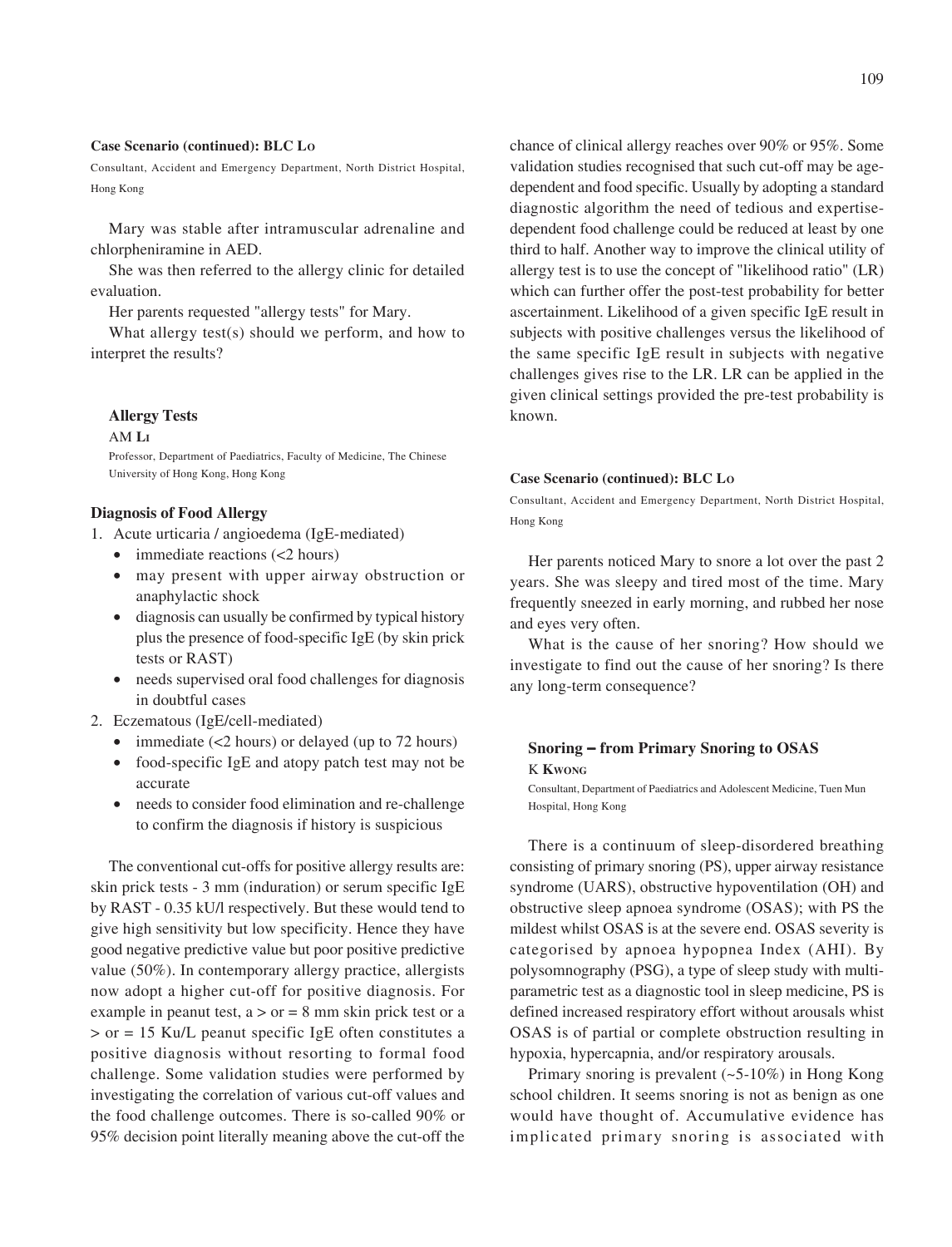cardiovascular (higher diastolic blood pressure and endothelial dysfunction) and neurocognitive sequelae (lower global / verbal IQ, poor attention and memory deficit; poor school performance; higher incidence of emotional and behavioural problems) by international and local researchers.

With longitudinal follow up, as high as 1 in 5 children may progress from PS to OSAS in 5 years' time. Tackling allergic rhinitis (AR) and weight control are important in the management of PS.

#### **Case Scenario (continued): BLC LO**

Consultant, Accident and Emergency Department, North District Hospital, Hong Kong

During her follow-up, parents reported that class teachers of Mary complained that she was "inattentive" in classes. She also told you that she found it difficult to concentrate at classes, and she did poorly at school.

*Does Mary suffer from attention deficit hyperactivity disorder (ADHD)? Is there any relationship between food allergy and ADHD?*

### **Eczema, Food Allergy and ADHD** MHK **HO**

Consultant, Department of Paediatrics and Adolescent Medicine, Queen Mary Hospital, Hong Kong

Reviewing the current literature reports, several studies suggested a positive association between eczema and ADHD. Also many studies showed weak to moderately strong association between asthma and ADHD, partly confounded by concurrent or previous eczema. Allergic rhinitis did not appear to be related to ADHD.

In 3 studies analyzing relationship between eczema and ADHD adjusted for concurrent atopic airway disease and for a broad set of environmental and behavioural confounders, relationship between eczema and ADHD persisted, whereas atopic airway disease and ADHD disappeared in the multivariate model. None of the studies considered eczema as a confounding factor. Only one epidemiologic study considered sleeping problems as a potential modifier or confounder in the relationship between atopic disease and ADHD.

One of the plausible explanations is that atopic eczema is one of the leading causes of sleep loss in childhood. Sleep deprivation leads to tiredness, mood changes and impaired

psychosocial functioning and may resemble and /or exacerbate ADHD. Another explanation is that through neuro-immune mechanism resulting in activation of prefrontal cortex. It has been shown that high psychological stress could lead to neuroendocrine dysfunction and elevated dopamine release.

Dietary restriction of synthetic food colors may improve ADHD symptoms in children and adolescents (level 2, midlevel evidence) based on systematic review without assessment of trial quality. Oligoantigenic (hypoallergenic/ elimination) diet employing a few food items e.g. lamb, potato, carrots and pears provided mixed opinions of efficacy.

Skin tests to foods are unreliable, elimination diets are required to test for specific food intolerances. The diagnosis of food sensitivity is complex, time-consuming and too burdensome for patient, family and physician. Some expert opinion, in selected patients with diligent parents, a short 2-3 week period of restricted elimination diet is justified. In patients benefited by the diet, restricted foods are introduced each week, one at a time, until the offending item or items are identified. Improvement in behaviour may be delayed for 10 days to 2 weeks. Food preferred and consumed most is often the offending item.

But most think such oligoantigenic, elimination, additive free diets are complicated, disruptive to the household and often impractical, except for selected patients.

Indications for diet therapy may include medication failure or adverse reaction and strong parent or patient preference.

Overall, there is insufficient evidence to recommend routine dietary interventions for ADHD in children.

#### **Case Scenario (continued): BLC LO**

Consultant, Accident and Emergency Department, North District Hospital, Hong Kong

The family brought Mary to a TCM practitioner for treatment of moderate-to-severe eczema. Mary was given a long list of foods (milk, egg, peanut, nuts, beef, chicken…) that she needs to avoid.

*Her parents seek your opinion during clinic visit on how important is this food restriction in eczema management?*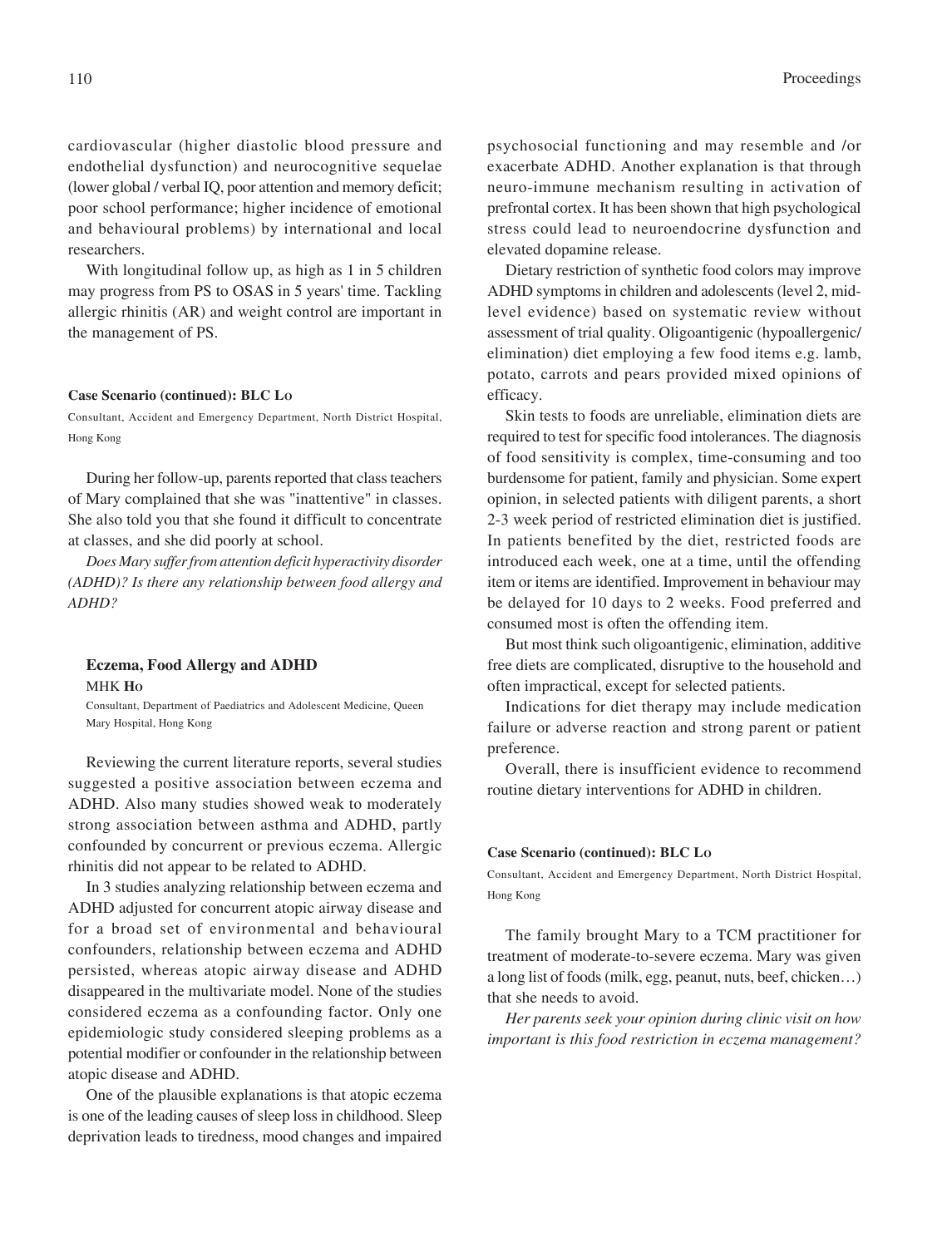# **Eczema and Food Avoidance**

KLE **HON**

Professor, Department of Paediatrics, Prince of Wales Hospital, The Chinese University of Hong Kong, Hong Kong

Food allergy may be the trigger in approximately 1/3 of children with moderate-to-severe eczema and up to 2/3 of infants <2 years old with severe or refractory eczema. Only 10% of infants with mild eczema has food allergy triggered eczema.

Appropriate early intervention can impact significantly on eczema severity, infant growth and quality of life. Positive diagnosis empowers the patient and his families. Negative test lifts unnecessary restriction.

According to US and UK national guidelines, food testing for milk, egg, soy, wheat and peanut should be considered in children under 5 years of age who have

- Moderate to severe atopic dermatitis (AD), and
- AD in spite of optimised management and topical therapy, or
- Reliable history of an immediate reaction after ingestion of a specific food − particularly associated with GI dysmotility and failure to thrive

In infants younger than 6 months, a 6-8 week trial of an extensive hydrolysed formula (EHF) or amino-acid based formula (AAF) is worth to attempt as of both diagnostic and therapeutic implications.

On the other hand, in the local community, it appears that an overwhelming reality is that most of parents are doing unnecessarily over food restriction and food avoidance leading to poor health consequence such as failure to thrive, food faddism and malnutrition. Many parents cannot comprehend the chronic relapsing nature of eczema and demand a rapid cure. Such attitude leads to behaviours not only incompliance to standard care but easy acceptance to alternative practices without sound scientific bases.

A holistic comprehensive care of eczema including education on nature of the disease, assessment the relevancy of suspected food or other triggers, proper skin care and appropriate use of anti-inflammatory treatments remains the cornerstone. Food avoidance is considered a medical therapy and should never be applied blindly without obtaining a proper diagnosis of food allergy.

# **Abstracts**

# **Aetiological Bases and Clinical Characterisitics of 46,XY Disorders of Sex Development in Hong Kong Chinese**

WM **BUT**, 1\* AOK **CHAN**, 2\* CY **LEE**, 3 YY **LAM**, 4 KL **NG**, 5 A LAM,<sup>5</sup> PY LOUNG,<sup>6</sup> MY WONG,<sup>1</sup> KT CHAN,<sup>4</sup> CW CHENG,<sup>2</sup> CC **SHEK**, 2 WS **WONG**, 2 KF **WONG**, 2 WY **TSE**<sup>1</sup>

<sup>1</sup>Department of Paediatrics, Queen Elizabeth Hospital; <sup>2</sup>Department of Pathology, Queen Elizabeth Hospital; <sup>3</sup>Department of Paediatrics, Caritas Medical Centre; <sup>4</sup>Department of Paediatrics, Kwong Wah Hospital; <sup>5</sup>Department of Paediatrics, United Christian Hospital; <sup>6</sup>Department of Paediatrics, Princess Margaret Hospital, Hong Kong

\* WM But and Angel OK Chan have equal contribution in this study

**Background and aims**: Disorders of sex development (DSD) are defined as congenital conditions in which development of chromosomal, gonadal or anatomical sex is atypical. The objectives of this prospective study are to characterise the clinical features, to establish the genetic bases and to determine the relative prevalence of 46,XY DSD in Hong Kong Chinese.

**Methods:** Patients with 46,XY DSD presented to five paediatric departments in Hong Kong from July 2009 till June 2011 were recruited. They were assessed by paediatric endocrinologists. Mutational analyses of the candidate genes by polymerase chain reaction (PCR) and direct DNA sequencing were conducted based on the hormonal results. For the remaining patients, PCR and DNA sequencing of *AR* and *NR5A1* genes and then multiplex ligation-dependent probe amplification (MLPA) of the genes related to 46,XY DSD were performed.

**Results:** Sixty-four patients (53 male and 11 female) were recruited. Their age at presentation ranged from birth to 17 years. Five (8%) were born prematurely and nine (14%) had low birth weight. Eight had other major structural abnormalities. Fifty-eight patients (91%) presented with ambiguous external genitalia including 18 with isolated micropenis and nine with severe hypospadias. Two presented with inguinal hernia, one each with delayed puberty and primary amenorrhoea. One was born with a complete normal female phenotype but aminocentesis revealed a 46,XY karyotype. Twenty-two patients (34%) had the diagnosis confirmed genetically. Among them, 11 patients had 5-alpha reductase 2 deficiency and seven had androgen insensitivity syndrome (AIS). There was one patient with each of the following aetiologies: NR5A1 related sex reversal, Frasier syndrome, cholesterol sidechain cleavage enzyme deficiency and persistent Mullerian duct syndrome. A total of 9 novel mutations were identified.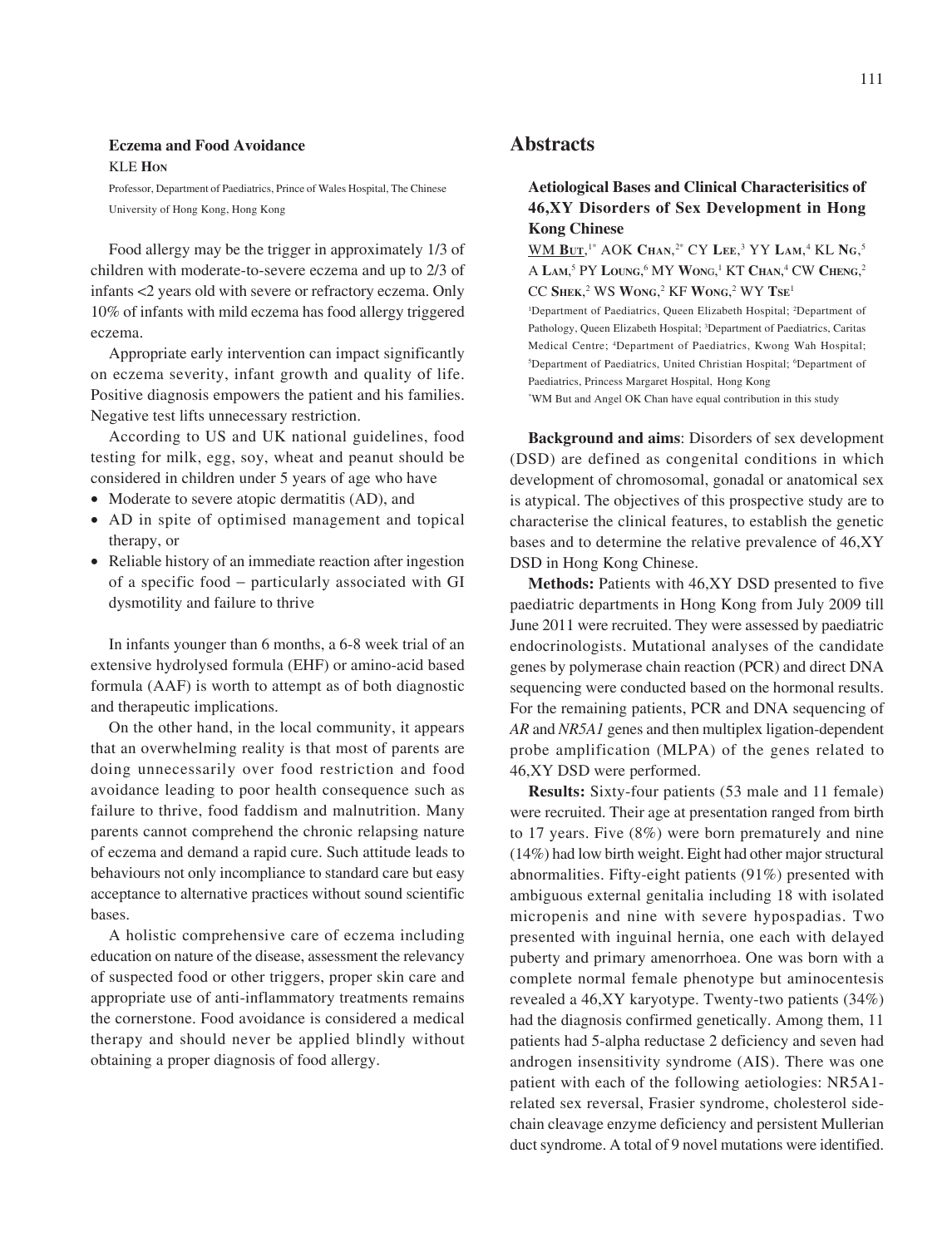The longest follow up period was 27 years. Five patients exhibited a "tom-boy-like" behaviour during childhood. Two males requested exogenous testosterone to augment penile growth after puberty. None of the patients requested change of gender so far.

**Conclusions**: 46,XY DSD is a heterogeneous group with diverse aetiologies. Although 5-alpha reductase 2 deficiency is believed to be rare, it is not uncommon in Hong Kong Chinese and indeed the predominant cause confirmed by genetic studies in our cohort.

# **Endothelial Function in Children with Obstructive Sleep Apnoea and the Effects of Adenotonsillectomy**

KCC **CHAN**, CT **AU**, P **CHOOK**, HS **LAM**, AM **LI** Department of Paediatrics, Prince of Wales Hospital, The Chinese University of Hong Kong, Hong Kong

**Background and Aims:** The association between childhood obstructive sleep apnoea (OSA) and endothelial function as measured by flow-mediated dilation (FMD) and the response to OSA treatment are uncertain. This study aimed to examine FMD in children with OSA when compared to non-snoring controls and its response to treatment.

**Methods:** This was a case-control study followed by an interventional study for the cases. Children aged 6-18 years with habitual snoring as reported by parents and polysomnography (PSG) confirmed obstructive apnoea hypopnoea index (OAHI) of >1/h were recruited as cases. Participants of our previous community growth survey were invited to be controls. All controls had no habitual snoring as reported by their parents and were PSG-confirmed normal (OAHI <1/h). Cases and controls were age, gender and body mass index-matched. All subjects underwent overnight PSG and FMD measurement on the same day. Adenotonsillectomy (AT) was offered to OSA cases with adenotonsillar hypertrophy. For those who refused surgery or had no adenotonsillar hypertrophy, nasal corticosteroids or continuous positive airway pressure (CPAP) therapy were offered. All cases were asked to have repeated assessment on average 6 months later. Subjects who underwent AT were compared to those who did not.

**Results:** A total of 63 case-control pairs were recruited. In each group, 41  $(65.1\%)$  were boys and 30  $(47.6\%)$  were overweight. The OSA group had a significantly higher OAHI [5.3/h (2.6-11.7) vs 0.2/h (0-0.5)] and lower FMD  $(7.9\% \pm 1.3 \text{ vs } 8.3\% \pm 0.8)$  than the control group. For the

intervention phase, 32 out of 63 OSA cases underwent AT, 10 received nasal corticosteroid and the remaining refused any treatment. When compared to cases who did not undergo AT, the surgical cases had significantly higher OAHI before treatment [10.5/h (6.0-15.4) vs 3.3/h (1.8- 4.1)]. Significant reduction in OAHI was observed only in the surgical group [-8.8/h (-13.7 to -4.7) vs -0.1/h (-1.2 to 2.3)], accompanied by a significant increase in FMD [+0.6%  $(0.4 \text{ to } 1.4)$  vs  $0\%$   $(-0.3 \text{ to } 0.2)$ ], which could not be observed in the non-surgical group.

**Conclusion:** Children with OSA had reduced FMD that was reversible with treatment.

# **The Effect of a Structuralised Aerobic Exercise Training Program on Social Communication, Attention and Motor of Children with Autism Spectrum Disorfer (ASD)**

 $\overline{\text{DFY CHan}}$ <sup>1</sup> CCW  $\text{Yu},^1$  KHK  $\text{Lam},^2$  HK  $\text{So},^1$  AM  $\text{Li}^1$ <sup>1</sup>Department of Paediatrics, The Chinese University of Hong Kong; <sup>2</sup>Hong Kong Sports Institute, Hong Kong

**Background:** Children with Autism Spectrum Disorder (ASD) are characterised by a triad of symptoms, namely lack of social reciprocal responsiveness, language and communication deficit and rigid repetitive behaviour. Children with ASD typically present with decreased physical activity levels and tolerance. Social and behavioural deficits among children with ASD that make participation with peers difficult, and social constraints could also be the factors affecting physical activity in children with ASD.

Aerobic exercise training which involves movements of large muscle groups at low-to-moderate intensity levels for a sustained period of time, has been used as one of the intervention strategies for promoting motor skills, social behaviours and decrease in stereotypic behaviour in children with ASD, however, scientific evidences on the effectiveness of exercise intervention for autistic children are very limited, which may largely be attributed to the difficulty in program design and the implementation of the program for this group of children. Moreover, most of the studies were based on case reports with small number of subjects involved.

**Aim:** The aims of this study was to evaluate the effectiveness of a structuralised aerobic exercise training program on improvement of (1) social and communication skills; (2) attention and behaviour and (3) motor function.

**Method:** Twenty-eight children aged of 4 to 6 years old with diagnosis of ASD were recruited from two of Special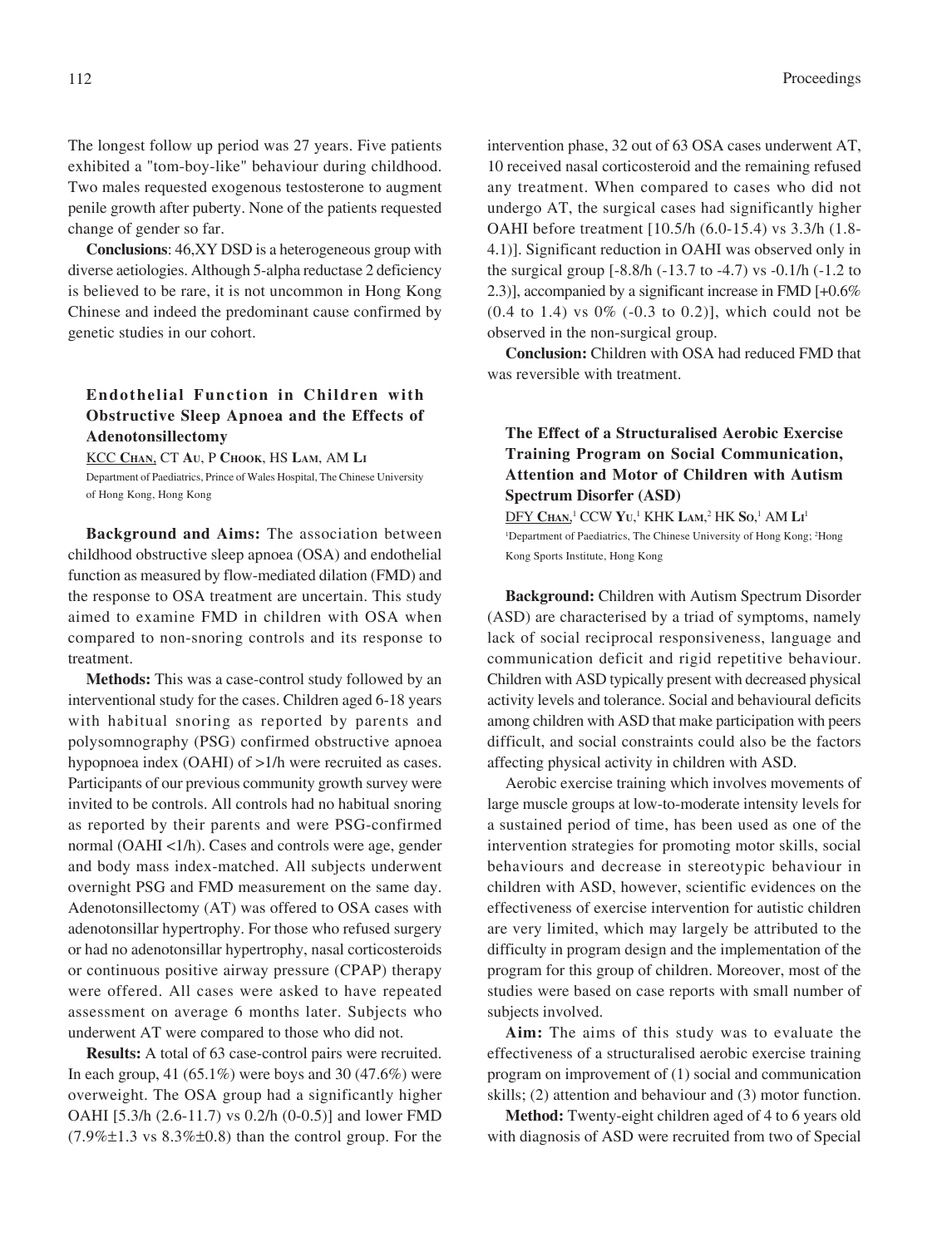Child Care Centers of Heep Hong Society. They were accompanied with one caretaker to attend two hours of weekly aerobic exercise training program for total 16 or 32 weeks from January to August of 2013. Clinical Global Impression scale on Improvement (CGI-I) reported by parents or caretaker was used for evaluating the global functioning improvement in 3 aspects, namely social and communication skills, attention and behaviour and motor functioning.

**Results:** Twenty-eight of children with mean age of 5.1  $(\pm 0.7)$  years old were recruited. Thirteen and fifteen children were recruited to receive 16 and 32 weeks training respectively. Twelve children (41%, five and seven from 16- and 32- weeks group respectively) were able to achieve an attendant rate of over 70%. There was no statistic difference of age for those dropped out children (p=0.7). The most common reason for dropping out from training was out of town during the last 6 weeks, by which that period was overlapped with school summer holidays.

Most of CGI-I scores of the 3 domains were comparative in both 16 - and 32 weeks trained group except the improvement of "attention to finish a task" was significantly better in 32 weeks training group  $(p<0.05)$ (Table 1). For social and communication aspects, up to 83% of parents scored their child had improved in social, communication skills and language skills and 25% of them had "Much improved" (Figure 1). For attention and behaviour aspects, 83% of parents scored their child had improvement. For the items of "follow instruction", there were 58% of them reached "much improved" or "very much improved" level (Figure 2). All the parents scored their child improved in motor skill aspects including coordination and muscle strength (Figure 3). Half of them showed significant improvement in coordination. Overall, 92% of parents scored their child had improvement after completion of the training program (Figure 4).

**Conclusion:** A structuralised aerobic exercise training program was shown to improve parents' scoring in social communication, attention, behavioural and motor skills of their child with Autism Spectrum Disorder. Besides in spending substantial amount of resources in behavioural training, sufficient amount of exercise for this group of children is also valuable. Structuralised aerobic exercise program in young children with ASD is feasible but the timing of program would be optimal to avoid overlapping with school long holidays.

**Acknowledgements**: Heep Hong Society and all families we are serving.

|  | Table 1 Comparisons of CGI between children in the 32-week training and the 16-week training group |
|--|----------------------------------------------------------------------------------------------------|
|--|----------------------------------------------------------------------------------------------------|

|                                 | <b>Training</b>      | N                                     | Mean         | <b>Standard deviation</b> | P value  |
|---------------------------------|----------------------|---------------------------------------|--------------|---------------------------|----------|
| <b>Social and communication</b> |                      |                                       |              |                           |          |
| Social skill                    | 32 weeks<br>16 weeks | $\frac{6}{5}$                         | 3.00<br>3.20 | 0.894<br>0.837            | 0.713    |
| Communication                   | 32 weeks<br>16 weeks | $\begin{array}{c} 6 \\ 5 \end{array}$ | 3.00<br>3.00 | 0.632<br>1.000            | 1.000    |
| Language understanding          | 32 weeks<br>16 weeks | $\boldsymbol{7}$<br>$\dot{5}$         | 3.00<br>3.20 | 0.577<br>0.837            | 0.633    |
| Language expression             | 32 weeks<br>16 weeks | $\frac{7}{5}$                         | 3.00<br>3.20 | 0.577<br>0.837            | 0.633    |
| <b>Attention and behaviour</b>  |                      |                                       |              |                           |          |
| Attention switching             | 32 weeks<br>16 weeks | $\frac{7}{5}$                         | 3.00<br>3.00 | 0.577<br>0.707            | 1.000    |
| Follow instruction              | 32 weeks<br>16 weeks | 7<br>5                                | 2.43<br>2.00 | 0.787<br>0.707            | 0.356    |
| Patience to finish a task       | 32 weeks<br>16 weeks | 7<br>5                                | 2.71<br>2.80 | 0.756<br>0.837            | 0.857    |
| Attention to finish a task      | 32 weeks<br>16 weeks | $\frac{7}{5}$                         | 2.57<br>3.40 | 0.535<br>0.548            | $0.026*$ |
| <b>Motor</b>                    |                      |                                       |              |                           |          |
| Coordination                    | 32 weeks<br>16 weeks | 7<br>$\overline{5}$                   | 2.14<br>2.80 | 0.690<br>0.447            | 0.093    |
| Muscle strength                 | 32 weeks<br>16 weeks | $\frac{7}{5}$                         | 2.43<br>2.80 | 0.787<br>0.447            | 0.367    |
| <b>Overall</b>                  |                      |                                       |              |                           |          |
| Overall change                  | 32 weeks             | 7                                     | 2.71         | 0.488                     | 0.424    |
|                                 | 16 weeks             | 5                                     | 3.00         | 0.707                     |          |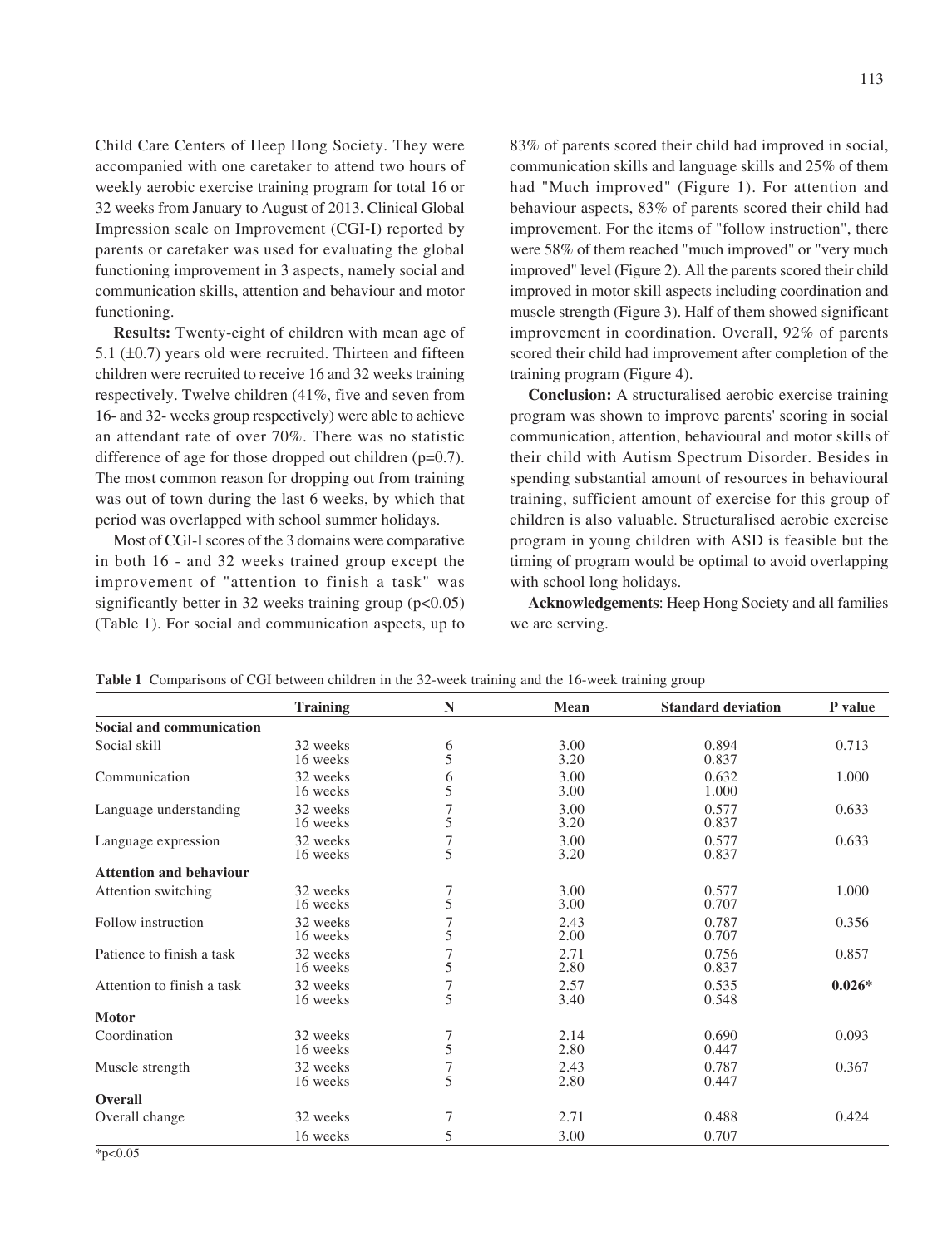





Response score: 1 very much improved, 2 much improved, 3 minimally improved, 4 no change, 5 minimally worse, 6 much worse, 7 very much worse





Response score: 1 very much improved, 2 much improved, 3 minimally improved, 4 no change, 5 minimally worse, 6 much worse, 7 very much won

**Figure 3** Motor function domain



**Figure 4** Ovall impression

# **Low Selenium Level is Associated with Poor Neurocognitive Outcomes in 6-10 Years Old Children in Hong Kong**

 $\overline{\mathrm{PHY}}$   $\mathrm{CHAN}$ , $^{1}$  HS Lam, $^{1}$  KM Kwok, $^{1}$  CLS Chau, $^{1}$ MHM **CHAN**, 2 AM **LI** 1

<sup>1</sup>Department of Paediatrics and <sup>2</sup>Department of Chemical Pathology, The Chinese University of Hong Kong, Prince of Wales Hospital, Hong Kong

**Background:** Selenium (Se) is a trace element that is vital to our health. Although the mechanism is unclear, studies have been shown that low selenium levels blood concentrations are associated with poor memory in adults and increased risk of Alzheimer's disease in the elderly. Very few studies have focused on the associations between body selenium levels and childhood neurodevelopment. The aims of our study were to assess the selenium levels of Hong Kong children and evaluate the association between body selenium levels and neurocognitive development.

**Methods:** Subjects were randomly recruited from our previous birth cohort. During the assessment session, blood was taken for serum selenium level measurement. In order to test for a broad range of neurocognitive abilities, subjects were assessed by a panel of neurocognitive tests, including Hong Kong Wechsler Intelligence Scale for Children (HK-WISC), Tests of Everyday Attention for Children (TEACH), Boston Naming Test, and Grooved Pegboard Test.

**Results:** 421 subjects were recruited (mean age 8.23 years, SD 0.68; 53.4% males). The median serum selenium level was 91.34 ng/mL (IQR 79.53, 99.21). Fifty-four subjects (9.7%) had serum Se levels lower than 70 ng/mL and were considered as selenium deficient. Pearson's correlation showed positive correlation between serum Se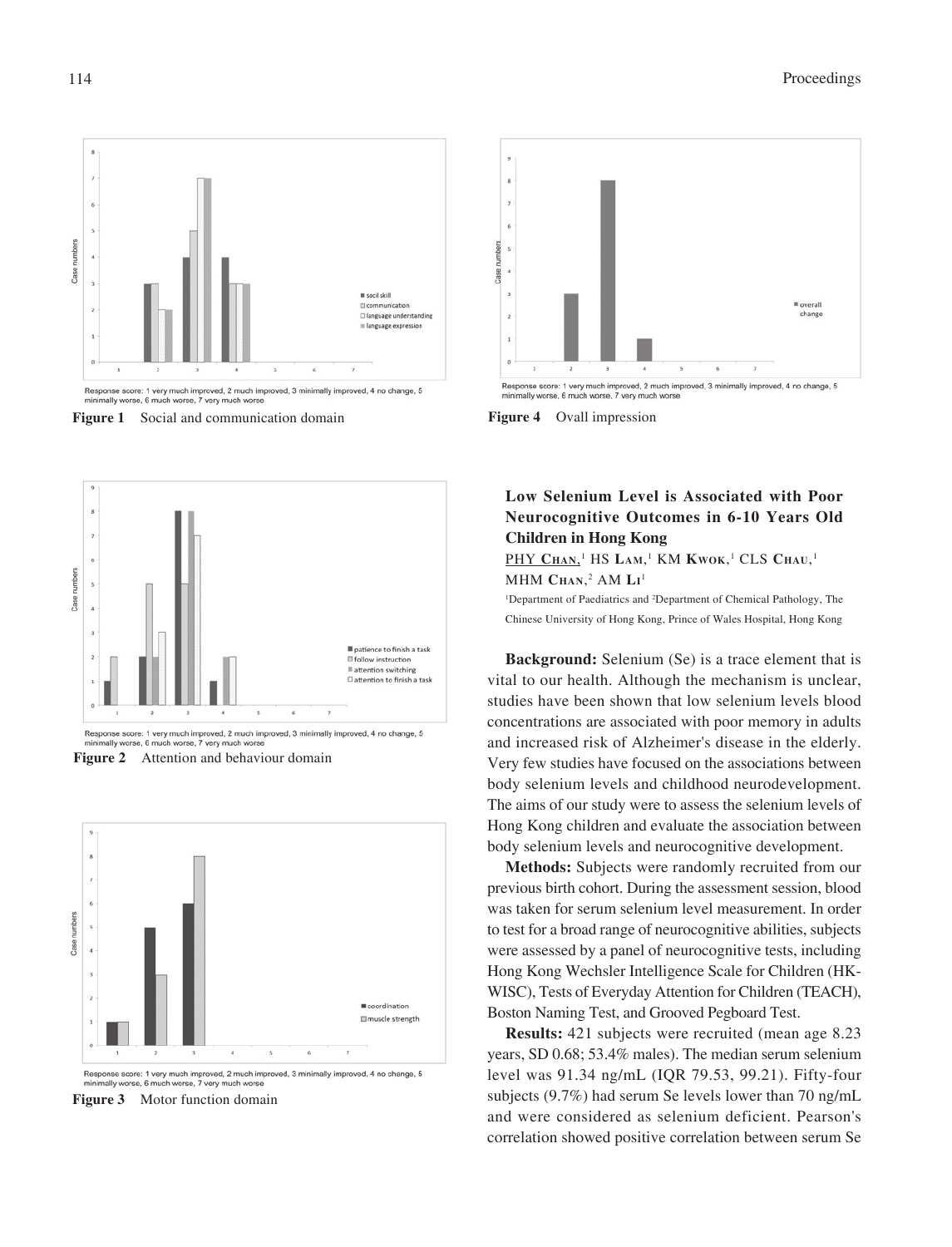with better performance in Boston naming test, Sky search attention score and map mission in TEA-Ch and Grooved Pegboard test. Poorer performance in Sky search attention score ( $p=0.003$ ), map mission ( $p=0.017$ ) and Boston naming test (correct with cue:  $p=0.006$ ; correct without cue: p<0.001) were found in selenium deficient groups.

**Conclusion:** A significant proportion of our population can be considered selenium deficient. Our study demonstrated significant positive associations between selenium and a wide range of neurocognitve outcomes in the children of Hong Kong. Selenium deficiency in Hong Kong is associated with poorer neurocognitive outcomes and public health measures to reduce its prevalence may be required. Further studies to investigate the interactions between methylmercury exposure and selenium levels on neurocognitive outcomes are warranted.

# **Study of Patients with Dystrophinopathy in Hong Kong**

SHS **CHAN**, 1 IFM **LO**, 2 WWS **CHERK**, 3 WWS **CHENG**, 4 LWE **FUNG**, 5 WL **YEUNG**, 6 M **CHU**, 7 WC **LEE**, 7 LK **KWONG**, 7 SNS **WONG**, 8 CKL **MA**, 8 SM **TAI**, 9 SFG **NG**, 10 SP **WU**, 11 CNV **WONG**<sup>1</sup>

<sup>1</sup>Department of Paediatrics and Adolescent Medicine, Queen Mary Hospital, The University of Hong Kong; <sup>2</sup>Clinical Genetic Service, Department of Health; <sup>3</sup>Department of Paediatrics and Adolescent Medicine, Kwong Wah Hospital; 4 Department of Paediatrics and Adolescent Medicine, Caritas Medical Centre; <sup>5</sup>Department of Paediatrics and Adolescent Medicine, Prince of Wales Hospital, The Chinese University of Hong Kong; 6 Department of Paediatrics and Adolescent Medicine, Alice Ho Mei Ling Nethesole Hospital; 7 Department of Paediatrics and Adolescent Medicine, Tuen Mun Hospital; <sup>8</sup>Department of Paediatrics and Adolescent Medicine, United Christian Hospital; <sup>9</sup>Department of Paediatrics and Adolescent Medicine, Pamela Youde Nethesole Eastern Hospital; 10Department of Paediatrics and Adolescent Medicine, Princess Margaret Hospital; <sup>11</sup>Department of Paediatrics and Adolescent Medicine, Queen Elizabeth Hospital, Hong Kong

**Background:** This is a first study in Hong Kong on Chinese patients with dystrophinopathy on their prevalence, genetic mutation, motor performance, and the interventions they received.

**Method:** This study is participated by ten paediatrics departments in different hospitals in Hong Kong. Clinical data was systemically collected from June 2011 to June 2012. Those patients diagnosed dystrophinopathy and were actively followed-up between May 2006 to April 2010 were recruited. Dystrophinopathy, including Duchenne Muscular Dystrophy (DMD) and Becker Muscular Dystrophy (BMD), was confirmed by genetic study or muscle biopsy.

Institutional review board approval was obtained from all participating hospitals.

**Result:** 88 individuals with dystrophinopathy were included in this study. The overall prevalence of dystrophinopathy for 2010, is 1.03 per 10,000 males aged 0-24 years old. Eighty-two percent have DMD and 18% have BMD. Seventy-five patients had undergone mutation analysis and most cases are caused by large exon deletion (49%) , followed by small rearrangement or point mutation (37%), and only a small percentage are due to large exon duplication (9%), with 4% of patients did not have any mutation identified. For the intervention, 23% of children were on steroid and the mean age of starting steroid was 8 years old. The mean age of loss of ambulation was 10.5 years old. For those older than 13 years of age, 30% have cardiomyopathy and half of them were on treatment, 19% required non-invasive ventilation, 15% had scoliosis surgery and 5% had gastrostomy.

**Conclusion:** This first territory wide study for individuals with dystrophinopathy in Hong Kong confirms a similar prevalence of such condition with the western countries, but we have a much higher percentage of patients with point mutation of the DMD gene. The findings of infrequent steroid use with a late starting age and the interventions they received allow us to compare our current approach in Hong Kong with that of other developed countries.

**Acknowledgement:** We would like to thank the Department Head and Chief of Service of the participating Paediatrics Departments of the ten hospitals, for their support on this study.

# **Phenotype Variations in Bartter and Gitelman Syndrome**

### $\overline{\text{WKY Cham}}, ^{1}\text{KC Tse}, ^{2}\text{SN Wong}, ^{3}\text{WM LaI}, ^{2}\text{S CHIM}, ^{4}\text{}$ KP **LEE**, 5 L **LEUNG**<sup>6</sup>

<sup>1</sup>Department of Paediatrics, Queen Elizabeth Hospital; <sup>2</sup>Department of Paediatrics and Adolescent Medicine, Princess Margaret Hospital; <sup>3</sup>Department of Paediatrics and Adolescent Medicine, Tuen Mun Hospital; 4 Department of Paediatrics and Adolescent Medicine, Queen Mary Hospital; 5 Department of Paediatrics and Adolescent Medicine, Alice Ho Miu Ling Nethersole Hospital; <sup>6</sup>Department of Paediatrics and Adolescent Medicine, Kwong Wah Hospital, Hong Kong

**Objective:** To describe and identify clinical features that help to differentiate Bartter (BS) and Gitelman syndrome (GS) clinically.

**Method:** We retrospectively reviewed patients diagnosed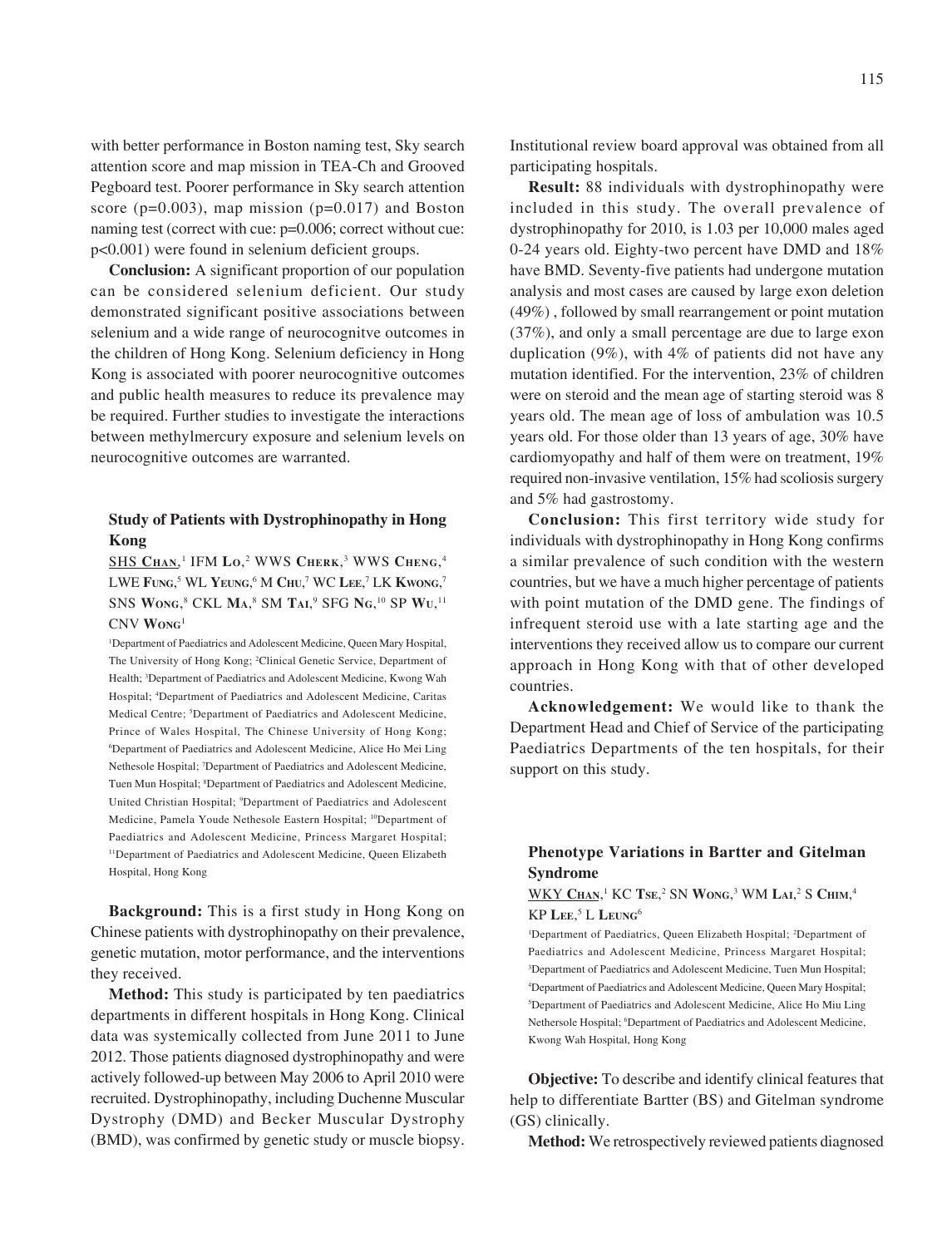BS or GS in 6 local hospitals in Hong Kong. The clinical features, biochemical and ultrasound findings at presentation are compared.

**Results:** Thirty patients were reported. Male to female ratio was 15:15. There were 26 Chinese and 4 Pakistani. Eleven patients were clinically diagnosed as BS and 19 patients as GS. The duration of follow up was 5.7±5.4 years. 23% patients presented as growth delay and 37% were detected incidentally. Five patients (11%) presented at neonatal period and all confirmed as Bartter syndrome. 13% patients were detected during family screening. Fourteen patients (47%) had genetic confirmation. One patient had SLC12A1 mutation (BS type I), 4 patients had KCNJ1 mutation (BS type II), 2 patients had CLCNKB mutation (BS type III) and one patient had BSND mutation (BS type IV). Six patients had SLC12A3 mutation and confirmed GS. Comparing all those confirmed BS and GS patients, there was no significant difference in serum sodium (p=0.8), serum potassium (p=0.09), serum magnesium (p=0.11), serum urea ( $p=0.03$ ) and serum creatinine ( $p=0.39$ ) at presentation. However, the serum potassium at presentation of GS was low at 2.4±0.29 mmol/L and serum magnesium was 0.77±0.17 mmol/L as compared with potassium of 3.7±1.8 mmol/L and magnesium of 0.98±0.25 mmol/L in BS. The urine calcium excretion was significantly low in GS (p=0.01). None of the GS and BS type III patients had nephrocalcinosis. All patients with BS type I, II and IV patients had nephrocalcinosis. Two clinically diagnosed BS type III patients were confirmed genetically to be GS. One clinically diagnosed GS was genetically confirmed to be BS type III. Growth Failure were described in 3 GS and in 5 BS patients although it was not statistically significant (p=0.59). Serum renin was extremely high in neonatal BS but not in GS. Seventy-two percent BS patients had raised serum aldosterone but 83% patient with GS had normal aldosterone at presentation (p=0.1)

**Conclusion:** Nephrocalcinosis can differentiate most BS from GS. Phenotypically, BS type III may be indistinguishable from childhood onset GS. Patients with GS can present as growth failure and very low serum potassium.

# **L1 Protects Endothelial Cells from Iron Induced Oxidative Stress and Mitochondrial Injury**

S **CHAN**, MP **CHEN**, YF **CHEUNG**, GCF **CHAN** Department of Paediatrics & Adolescent Medicine, LKS Faculty of Medicine, The University of Hong Kong, Hong Kong

**Introduction:** Iron-overload induced cardiac disease is an important cause of morbidity and mortality in patients with β-thalassaemia major. Arterial stiffening and endothelial dysfunction is another major concern in this group of patients (Cheung et al, Circulation 2002). Excessive iron load is hence associated with endothelial dysfunction, while L1, an iron chelator with antioxidant effect, has been shown to improve endothelial function in these patients clinically. Therefore in this study, we investigated how excessive iron induced endothelial damage. We further explored the protective effect of iron chelator L1 on iron-overloaded endothelial cells.

**Methods and results:** Using human umbilical vein endothelial cells (HUVECs), we showed that iron-overload induced endothelial microparticles (MPs) generation in a dose dependent manner. Iron increased reactive oxygen species (ROS) production (75-300  $\mu$ M) (n=3) and increased calcium influx into mitochondria  $\left[Ca^{2+}\right]_{m}$  (300 µM, 24 hrs) in HUVECs as evidenced by increased rhod-2 AM fluorescent intensity using flow cytometry. These led to loss of mitochondrial membrane potential  $(ΔΨ<sub>m</sub>)$  (300 μM, 24 hrs) as shown by JC-1 assay (n=3). Apoptotic cells were found to be significantly increased under iron treatment (300  $\mu$ M, 48 hrs) by annexin V/PI assay (n=3). The expression of caspase dependent apoptotic marker active caspase-3 significantly increased in iron treated cells (n=4). Co-incubation with L1 (10  $\mu$ M) showed an inhibitory effect on iron-induced generation of EMPs by HUVECs (n=3). L1 (100  $\mu$ M) decreased iron-induced calcium influx into mitochondria and L1 (10  $\mu$ M) delayed  $\Delta \Psi_m$  derangement of HUVECs (n=3). Furthermore, L1 (10  $\mu$ M) protected endothelial cells from iron-induced ROS generation and apoptosis. ROS determination, dot-plot analysis of annexin V/PI staining and active caspase-3 assay demonstrated that L1 significantly reduced ROS generation, apoptotic cells and active caspase-3 expression.

**Conclusions:** Our findings suggest that excessive iron induces endothelial cells injury via increased oxidative stress, increased  $\left[Ca^{2+}\right]_{m}$ , loss of mitochondrial membrane potential and apoptosis. L1 could protect endothelial cells from the above phenomenon and may have therapeutic potential for iron-induced endothelial damage.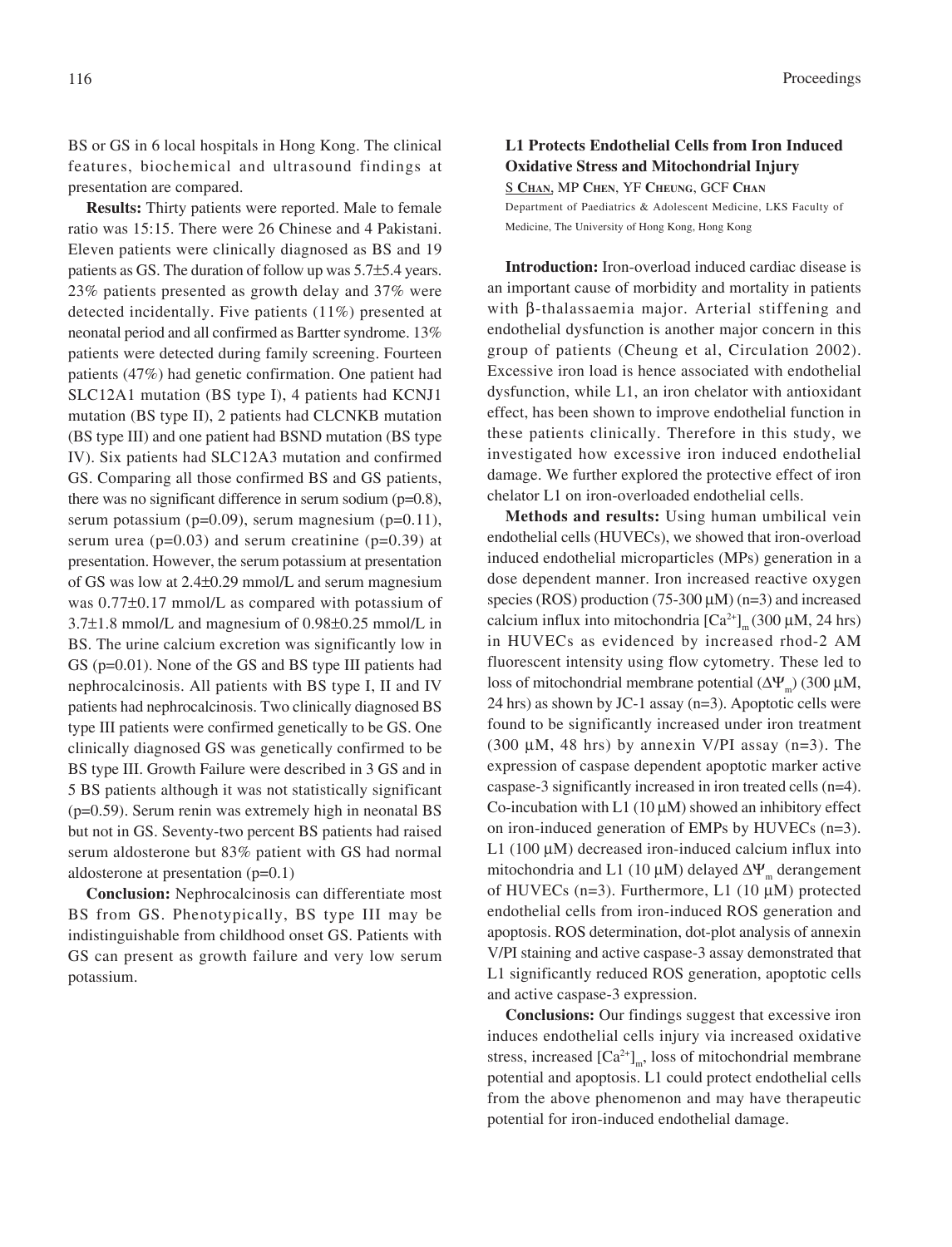### **Glycogen Storage Disease Type I in Hong Kong: Diagnosis, Clinical Course and Outcomes**

 $J$   $\mathbf{C}$ ноw,<sup>1</sup> WM  $\mathbf{B}$ ut,<sup>1</sup> G  $\mathbf{P}$ oon,<sup>2</sup> A  $\mathbf{K}$ wok,<sup>2</sup> J  $\mathbf{H}$ ui,<sup>3</sup> J  $\mathbf{C}$ hong,<sup>3</sup>  $SY$  Lee,<sup>4</sup> KH **P**oon,<sup>5</sup> LM **Wong**<sup>5</sup>

<sup>1</sup>Department of Paediatrics, Queen Elizabeth Hospital; <sup>2</sup>Department of Paediatrics and Adolescent Medicine, Queen Mary Hospital; <sup>3</sup>Department of Paediatrics, Prince of Wales Hospital; 4 Department of Paediatrics and Adolescent Medicine, Princess Margaret Hospital; <sup>5</sup>Department of Paediatrics and Adolescent Medicine, Tuen Mun Hospital, Hong Kong

Glycogen storage disease (GSD) type 1 is a rare metabolic disease affecting glucose homeostasis. This is the first case series on the clinical course and outcomes of glycogen storage disease type I patients in Hong Kong. This collaborative study based on retrospective data collection describes the clinical course and outcomes of all patients managed in the past 20 years in Hong Kong.

Twenty-five patients have been identified from the Hong Kong inborn errors of metabolism registry for the Hospital Authority paediatric patients. All patients were Chinese, and were managed in five regional hospitals of the Hospital Authority. This includes seventeen GSD type 1a and eight GSD type 1b patients, born between 1979 and 2010. GSD 1a is the most prevalent subtype, representing 70% of the cases. Data on their presenting signs and symptoms, dietary management, growth and puberty, treatment, hospitalisations, laboratory results, long term complications and causes of death are presented in this study.

All patients presented with abdominal distension at a median age of 11 for GSD 1a and 19 months for GSD 1b. Growth failure and metabolic derangement are not uncommon despite treatment. Liver and renal diseases are the main long term complications in our patientsas described in other studies. Diabetes mellitus associated with liver disease is rarely reported, but developed in two of our patients. Malignant transformation from adenoma to carcinoma was reported to be low but occurred in one of our patients who had chronic hepatitis B infection. Four patients (16%), age range 7-24 years, had died from metabolic decompensation with severe lactic acidosis and renal failure.

**Conclusions:** Glycogen storage disease type 1 is a rare disease and a significant proportion of our patients with had moderate to severe morbidities and mortality. Glycogen storage disease type 1 remains a challenge to treatment in Hong Kong despite advances in diagnosis and understanding of the disease.

### **Identifying Genetic Mutations in Patients with Rasopathies Using a Next Generation Sequencing Diagnostic Pipeline in Hong Kong**

IFM Lo,<sup>1</sup> GKC Leung,<sup>2</sup> HM Luk,<sup>1</sup> HMV Tang,<sup>3</sup> WW Gao,<sup>3</sup> WL **WONG**, 4 LYF **TANG**, 5 YWY **CHU**, 4 ASY **KAN**, 2,6 MHY **TANG**, 5 STS **LAM**, 1 WL **YANG**, 2 ACH **MA**, 7 DY **JIN**, 3 KYK **CHAN**, 2,5 BHY **CHUNG**2,4

<sup>1</sup>Clinical Genetic Service, Department of Health; <sup>2</sup>Department of Obstetrics & Gynaecology, Li Ka Shing Faculty of Medicine, The University of Hong Kong; 3 Department of Biochemistry, The University of Hong Kong; 4 Department of Paediatrics and Adolescent Medicine, Queen Mary Hospital, Li Ka Shing Faculty of Medicine, The University of Hong Kong; <sup>5</sup>Prenatal Diagnostic and Counseling Department, Tsan Yuk Hospital; <sup>6</sup>Department of Obstetrics & Gynaecology, Queen Mary Hospital; 7 Department of Medicine, The University of Hong Kong, Hong Kong

**Background and aims**: RASopathies are a group of developmental syndromes, namely Noonan, Costello, Cardio-facio-cutaneous, Legius, and LEOPARD syndromes, collectively affecting 1 in 2000 livebirths. They were caused by mutations in genes involved in the RAS/ MAPK signaling pathway. Since they are characterised by clinical overlap and genetic heterogeneity, diagnoses are often challenging. We aim to develop a NGS-based strategy for molecular diagnosis of RASopathies.

**Method:** Targeted NGS of 13 genes (*A2ML1, BRAF, CBL, HRAS, KRAS, MAP2K1, MAP2K2, NRAS, PTPN11, RAF1, SHOC2, SOS1,* and *SPRED1)* in the RAS/MAPK pathway, where the targeted enrichment panel covered 98% of the gene coding regions, was performed on 57 RASopathies which were previously tested negative for mutation in *PTPN11* and *HRAS.* Positive controls were run in parallel.

**Results:** The average read-depth in the regions of interest was >500X, with 99% of target bases reaching minimal coverage of 30X. Eighteen known pathogenic mutations (*SOS1*, n=6; *RAF1*, n=2; *KRAS*, n=3; *BRAF*, n=2; *SHOC2*, n=2; or *MAP2K1*, n=3) were detected in 18/57 (32%) patients. Three novel mutations (1 nonsense and 2 missense) were found in four patients. All detected mutations were confirmed by Sanger sequencing. The novel missense mutations are *in-silico* demonstrated to be deleterious and are absent in unaffected control populations. Detailed genotype-phenotype correlation analysis is in progress. Functional analysis using Elk-1 reporter system and zebrafish modeling is underway to examine the pathogenicity of these novel mutations.

**Conclusion**: To our knowledge, this study has the largest sample size of *PTPN11* and *HRAS* negative patients from Hong Kong who received diagnosis of RASopathies from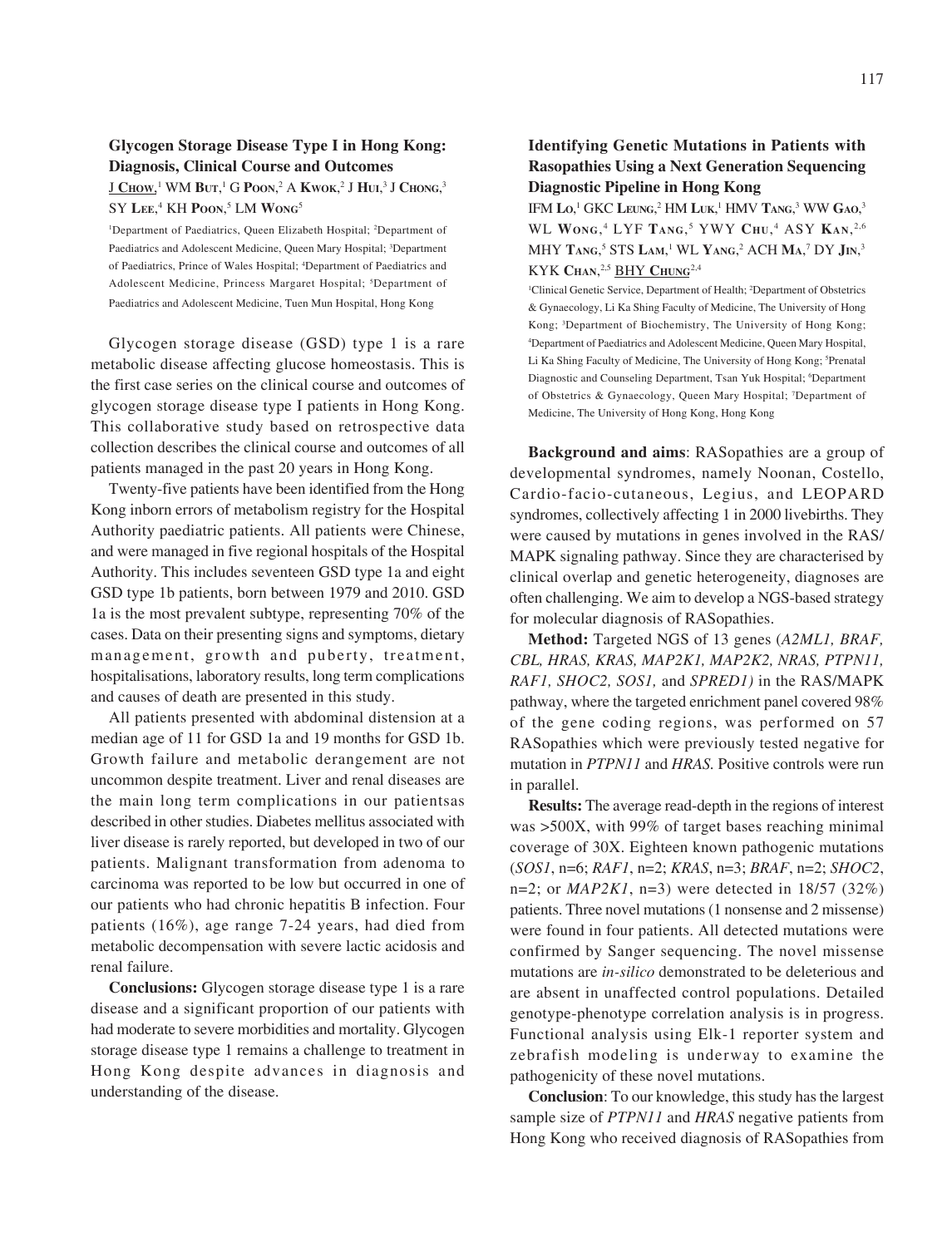clinical geneticists. Our study has demonstrated that the strategy involving targeted NGS analysis can achieve an addition detection rate of 32%, showing an improvement over the conventional Sanger sequencing analysis merely of *PTPN11* and *HRAS* mutations for RASopathies. Clinical correlations, customised bioinformatics pipelines and follow-up molecular characterisation in cell cultures or animal models are important to delineate the pathogenic role of novel mutations identified by NGS.

**Acknowledgement**: We would like to thank the families for their participation and the SK Medical Foundation and SK Yee Medical Research Fund for financial support.

# **Suberoylanilide Hydroxamic Acid and Bortezomib Synergistically Induce Apoptosis of EBV-Positive Burkitt Lymphoma Cells of Wp-Restricted or Type III Latency**

KF **HUI**, YY **LEUNG**, PL **YEUNG**, AKS **CHIANG**

Department of Paediatrics & Adolescent Medicine, Li Ka Shing Faculty of Medicine, The University of Hong Kong, Queen Mary Hospital, Hong Kong

**Background:** Endemic Burkitt lymphoma (BL) is strongly associated with Epstein-Barr virus (EBV) with variable latent viral gene expression patterns (type I, Wprestricted and type III latency). We reported that bortezomib, a proteasome inhibitor, could potentiate the anti-tumour effects of suberoylanilide hydroxamic acid (SAHA), a histone deacetylase inhibitor, on EBV-positive nasopharyngeal carcinoma. Here, we aim to investigate the anti-tumour effects of SAHA, bortezomib and combination of the two drugs on EBV-positive BL cells of different viral latency.

**Methods:** Cytotoxic effect of SAHA, bortezomib or combination of the two drugs (SAHA/bort) on BL cells of type I, Wp-restricted or type III latency was determined by MTT assay. Effects on apoptosis and cell cycle were measured by flow cytometry. Expression of apoptotic markers, EBV latent proteins and tumour suppressor genes were analyzed by western blotting.

**Results:** BL cells of Wp-restricted or type III latency, which express the EBV nuclear antigen (EBNA)-3 proteins, were more resistant to killing by SAHA than those of type I latency. However, adding bortezomib to SAHA synergistically enhanced the killing of BL cells of these two latency types. Compared with SAHA or bortezomib, SAHA/bort triggered enhanced apoptosis in the BL cells as indicated by the higher percentages of AV/PI-positive and sub-G1 populations as well as stronger proteolytic

cleavage of apoptotic markers, PARP, caspase-3 and caspase-9, and induced the expression of two tumour suppressor genes,  $p16^{INK4A}$  and  $p21^{WAF1}$ , which are known to be down-regulated by the EBNA3 proteins. Furthermore, SAHA/bort suppressed the growth of BL xenografts in nude mice.

**Conclusions:** Combination of SAHA and bortezomib synergistically induces the apoptosis of BL cells of Wprestricted or type III latency and possibly overcomes the resistance to apoptosis conferred by the EBNA3 proteins by up-regulation of  $p16^{INK4A}$  and  $p21^{WAF1}$  genes. Clinical application of this drug combination to the treatment of primary EBV-driven lymphoproliferative disease such as post-transplant lymphoproliferative disorder should be further explored.

# **Infant Growth and Adiposity in Adolescence: Prospective Observations from Hong Kong's ''Children of 1997'' Birth Cohort**

LL **HUI**, 1 MY **WONG**, 2 GM **LEUNG**, 1 CM **SCHOOLING**1,3 <sup>1</sup>School of Public Health, Li Ka Shing Faculty of Medicine, The University of Hong Kong; 2 Department of Mathematics, The Hong Kong University of Science & Technology, Hong Kong; <sup>3</sup>School of Public Health, Hunter College, The City University of New York, U.S.A.

**Background:** The role of infant growth in adiposity remains unclear, with suggestions that rapid infant catchup growth and slow infant growth may be associated with general and specifically central adiposity.

**Methods**: We used multivariable linear regression in a Chinese birth cohort (n=8327), "Children of 1997", comprising 88% of births in Hong Kong in April and May 1997, to examine in terms births the adjusted association of infant (birth to 12 months) weight growth trajectories (Figure) with body mass index (BMI) (n=6813), waist circumference, waist-to-height ratio (WHtR) and waist-tohip ratio (WHR) (n=5323) at 13-14 years.

**Results:** Infant weight growth trajectories had graded associations with adolescent BMI, waist circumference and WHtR but not with WHR, such that compared to adolescents born light with slow infant growth (Trajectory I), adolescents born heavy with fast infant growth (Trajectory V) had higher BMI (0.61, 95% confidence interval (CI) 0.51, 0.71), larger waist circumference (3.85 cm, 95% CI 3.04, 4.66) and higher WHtR z-score (0.15, 95% CI 0.05, 0.25) but similar WHR z-score (-0.02, 95% CI -0.12, 0.07), adjusted for gestational age, parental education, parental BMI, parental height and parental place of birth.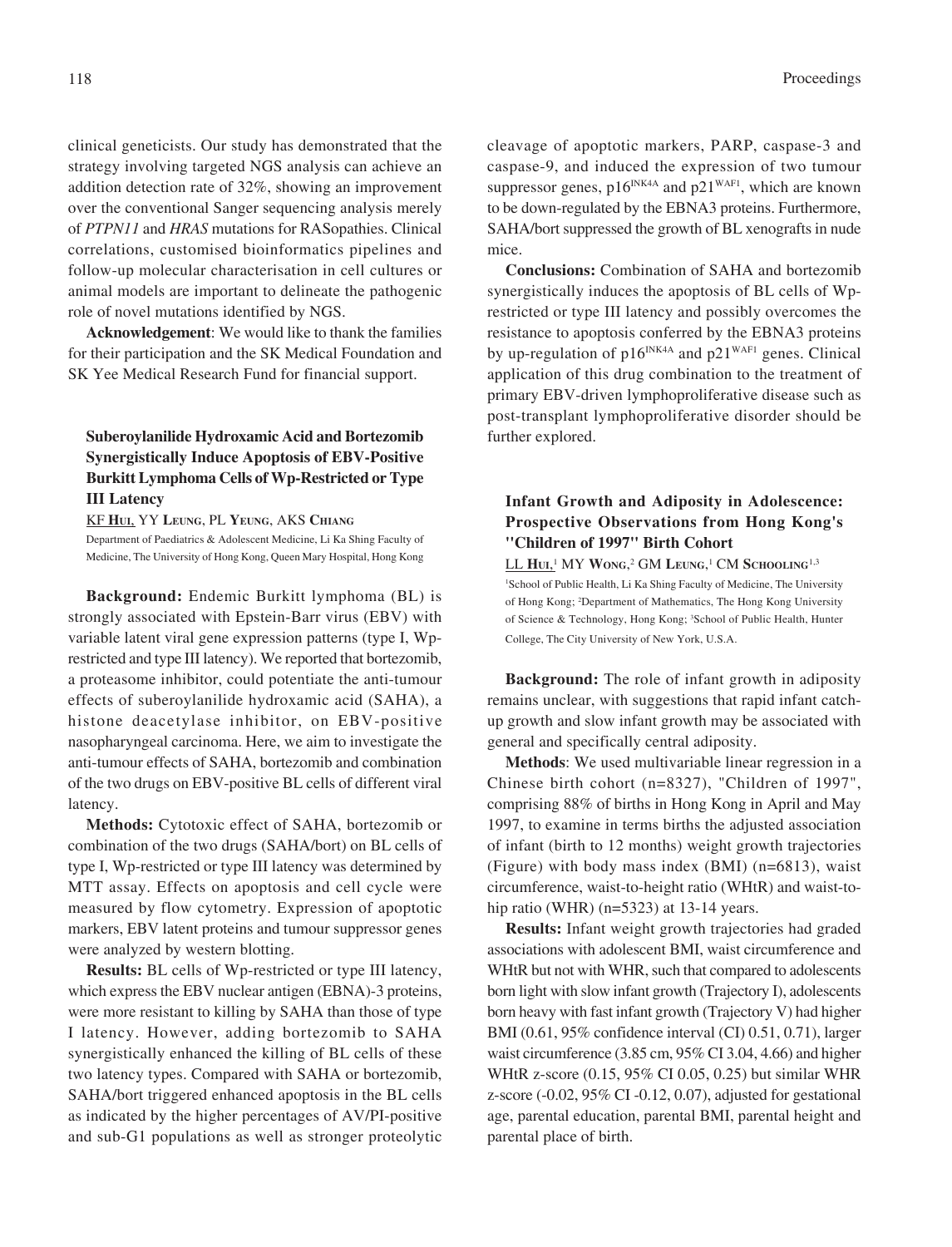**Conclusions:** Varying associations of infant growth with different measures of adiposity suggest a complex role of infant growth in long-term health perhaps because infant growth (or its underlying drivers) influences build and body composition as well as adiposity.



Figure Growth trajectories and weight from birth to 12 months for boys (upper) and girls (lower).

# **Infant Growth and Body Composition in Adolescence: Evidence from the Hong Kong "Children of 1997" Birth Cohort**

LL **HUI**, 1 GM **LEUNG**, 1 CM **SCHOOLING**1,2

<sup>1</sup>School of Public Health, Li Ka Shing Faculty of Medicine, The University of Hong Kong, Hong Kong; 2 School of Public Health, Hunter College, The City University of New York, U.S.A.

**Background and aims:** Rapid infant growth is associated with subsequent adiposity in western settings, but less so in other settings possibly because of different socio-economic patterning of infant growth. We examined the association of birth weight and infant growth with fat free mass (FFM), fat mass (FM), skeletal muscle mass, % body fat, % skeletal muscle mass at age 15 years and whether the association varied by birth weight.

**Methods**: We used multivariable linear regression with multiple imputation and inverse probability weighting to account for missing data and sample selection to examine the association of infant growth with body composition in 469 adolescents from the Hong Kong Chinese "Children of 1997" birth cohort who come from a population with a different socio-economic patterning of infant growth from western settings. Infant growth was defined as change in weight z-score from birth to 12 months. Body composition was assessed by dual energy X-ray absorptiometry at 15 years. Analysis was adjusted for sex, parental education and mother's place of birth.

**Results:** Faster infant growth from birth to 12 months was associated with higher FFM (0.8 kg, 95% confidence interval (CI) 0.4 kg, 1.2 kg), skeletal muscle mass (0.4 kg, 95% CI 0.2 kg, 0.6 kg) and FM (0.6 kg 95% CI 0.1 kg, 1.0 kg) but not higher % skeletal muscle mass (-0.4, 95% CI -0.6, -0.0) or % body fat  $(0.4, 95\% \text{ CI} -0.1, 0.8)$  at 15 years, with no difference by birth weight. Greater birth weight was associated with higher FFM, higher FM, but not with greater % skeletal muscle mass or %BF.

**Conclusions:** In a developed non-Western setting adolescents who had grown faster as infant were bigger at 15 years, but had similar body composition to other adolescents. Although we cannot rule out residual confounding obscuring an association of faster infant growth with unfavourable body composition, this study is consistent with recent evidence suggesting a minimal role of infant growth in long-term health.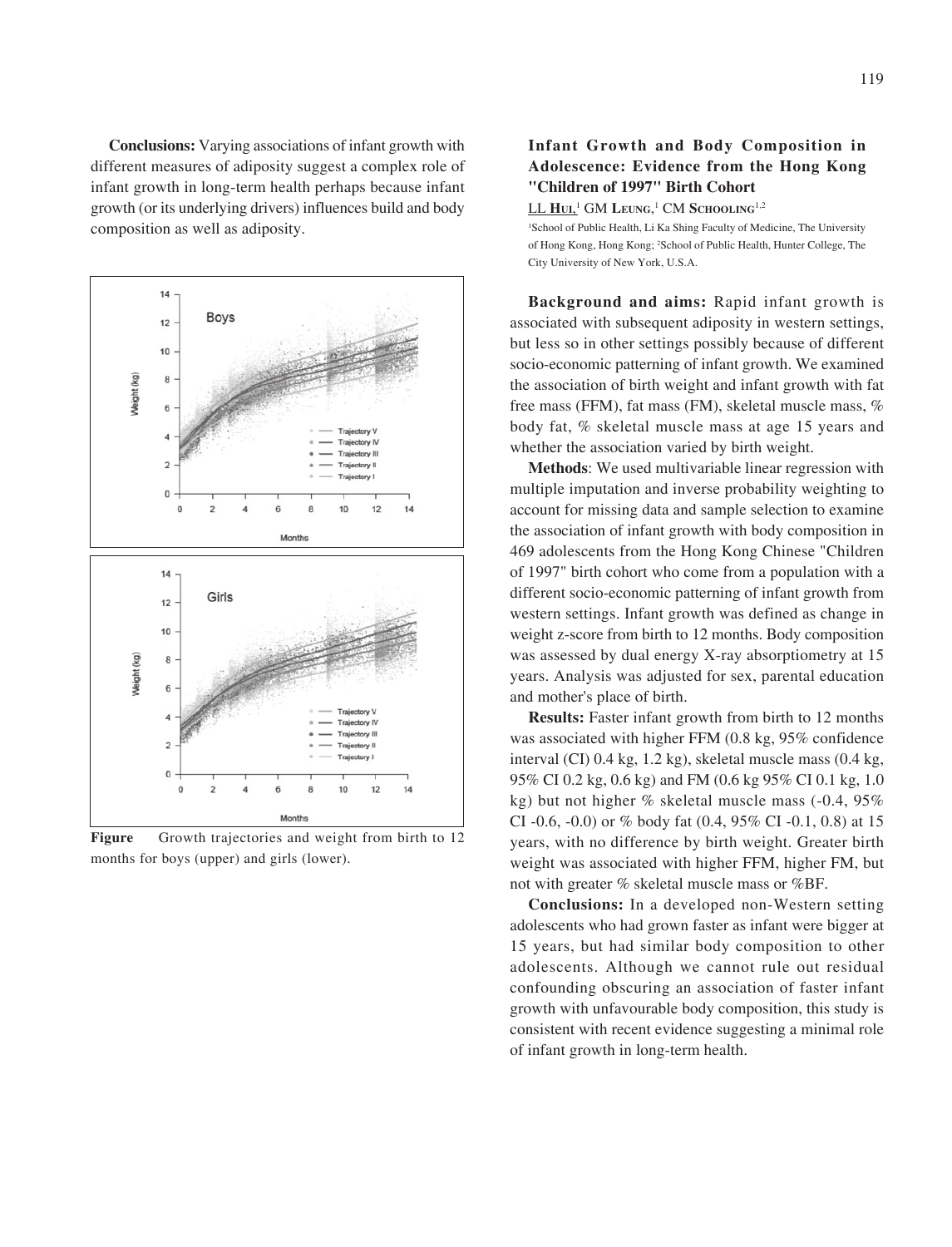# **Early Oorigins of Socio-economic Disparities in Cardiovascular Disease Risk Factors in Hong Kong Adolescents** − **Evidence from the Hong Kong "Children of 1997" Birth Cohort**

LL **HUI**, 1 IOL **WONG**, 1 MK **KWOK**, 1 CM **SCHOOLING**1,2

<sup>1</sup>Life course and Lifestyle Epidemiology Group, School of Public Health, Li Ka Shing Faculty of Medicine, The University of Hong Kong, Hong Kong; 2 School of Public Health, Hunter College, The City University of New York, U.S.A.

**Background and aims:** Cardiovascular diseases (CVD) are the leading cause of death globally. Hong Kong has a high Gini coefficient and widening inequalities in cardiovascular disease. When these inequalities are established is unclear but important for prevention. We examined the contribution of neighbourhood and family socio-economic position to adolescent adiposity and blood pressure and examined whether any associations were mediated by early life exposures.

**Methods:** We used mixed effect multilevel linear regression to assess the association of neighbourhood (teritary plannining unit) median income and highest parental education with body mass index (BMI) (n=6855, 83% follow-up), waist circumference, waist-hip ratio  $(n=5374, 65\%$  follow-up) and blood pressure  $(n=5265, 64\%$ follow-up) among 13-year-old adolescents in Hong Kong's Chinese birth cohort "Children of 1997". We also examined whether the associations varied by mother's migrant status or sex or were mediated by prematurity, small for gestational age (SGA) or infant growth rate.

**Results:** Neighbourhood median income was unrelated to adiposity or blood pressure. Parental education ≤9 th grade compared to  $\geq$ 12 th grade, was associated with greater waist circumference (1.73 centimetre, 95% confidence interval (CI) 1.09 to 2.37), waist-hip ratio z-score (0.28, 95% CI 0.21 to 0.35), and higher systolic (1.19 mmHg 95% CI 0.35 to 2.02) and diastolic (0.86 mmHg, 95% CI 0.40 to 1.32) blood pressure, with no difference by mother's migration status or sex. Low parental education was associated with greater BMI (0.16, 95% CI 0.05 to 0.27) only among adolescents with Hong Kong born mothers. None of the associations of parental education with adiposity or blood pressure was mediated by prematurity, SGA status or infant growth rate.

**Conclusions:** Parental education was inversely associated with central adiposity and blood pressure among Hong Kong adolescents, but was not mediated by prematurity, SGA status or infant growth. Identifying the underlying biological processes by which lower early life SEP raises CVD risk factor is critical to equitable health policy but remains elusive.

### **Two Chinese Brothers with Recurrent Atypical Haemolytic Uraemic Syndrome** ALT **MA**, WM **LAI**, PC **TONG**, NKC **TSE**

Paediatric Nephrology Centre, Princess Margaret Hospital, Hong Kong

**Background and aims:** DEAP-HUS (Deficiency of complement factor H-related) plasma proteins and Autoantibody Positive form of Heamolytic ureamic Syndrome) represents a relatively new subtype of haemolytic ureamic syndrome (HUS). We report two Chinese brothers who suffer from this condition in Hong Kong.

**Methods:** Retrospective review of a 10-month-old baby of non-consanguineous parents presented with influenza A with acute kidney injury (AKI) (oliguria and creatinine of 500 umol/L), microangiopathic haemolytic anaemia (Hb of 6.9 g/dL), thrombocytopenia (50x10<sup>9</sup>/L), high lactate dehydrogenase (1000 U/L) and low C3 level (0.42 g/L). He was managed with haemodialysis and had full recovery of his kidney function in 2 weeks. Three months later, he developed another similar episode of AKI with roseola infantum. His condition improved with plasma exchanges and dialysis but had renal impairment afterwards (eGFR of 32 ml/m2 /min). He remained well until the 2 years later where again he developed the third episode of AKI with influenza. He responded to plasma exchanges with gradual recovery of kidney function back to baseline. His younger brother also had similar presentation of acute kidney injury with viral illness at 7 months of age and had full recovery of his kidney function after plasma exchanges and temporary haemodialysis.

**Results:** DEAP-HUS work up was done in view of recurrent and familial occurrence of HUS. Anti-factor H antibody was tested positive in the index patient (Antibody titre of 450, normal <100). Heterozygous chromosomal deletions on chromosome 1 was found on the complement factor H-related (CFHR) 1 gene, CFHR 3 gene and CFH (complement factor H) gene in both the patient and his younger brother. Their father carries heterozygous deletions of CFHR1 gene and CFH gene and mother carries different heterozygous deletions of CFHR 1gene.

**Conclusion:** We report two brothers who developed DHEA-HUS. They developed auto-antibody to factor H which resulted in repeated AKI. Both patients responded to plasma exchanges and renal replacement therapy. Eculizumab, the terminal complement inhibitor, shines light to the management of atypical HUS although the definite duration of the therapy is still not known.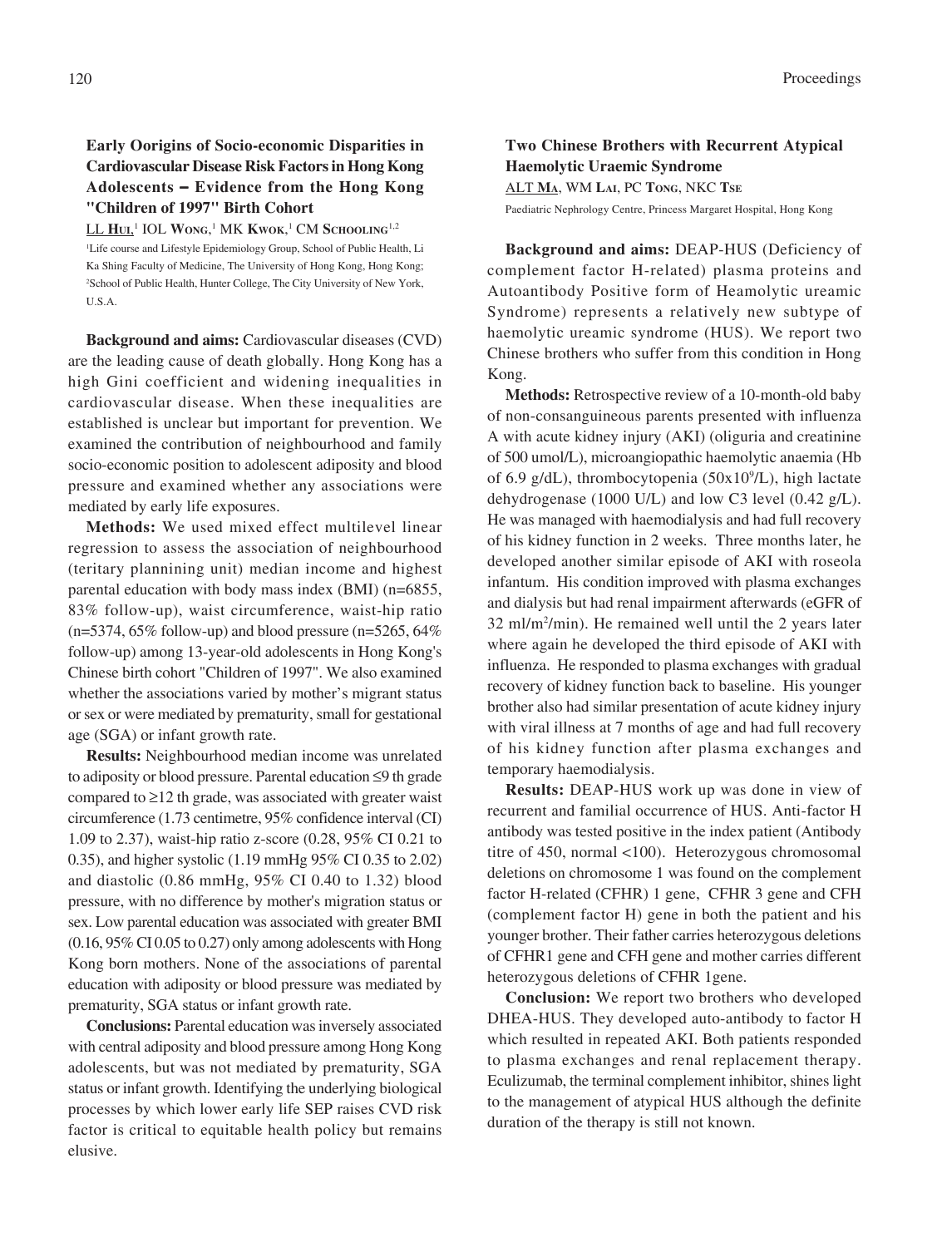# **Infant Peritoneal Dialysis in Hong Kong** ALT **MA**, PC **TONG**, X **LIAO**, YF **LI**, LJ **ZHAO**, WM **LAI**, MC **CHIU**, NKC **TSE**

Paediatric Nephrology Centre, Princess Margaret Hospital, Hong Kong

**Background and aims:** Peritoneal dialysis in small children is challenging. We reviewed infants who were on peritoneal dialysis for the past 15 years in a paediatric nephrology centre in Hong Kong.

**Methods:** Retrospective review on infants who were started on peritoneal dialysis (PD) from 31 July 1996 till 31 July 2012 was performed. Patient demographics, dialysis morbidity, biochemical data, dialysis adequacy, growth parameters and final patient outcomes were analysed.

**Results:** A total of 9 patients (3 boys and 6 girls) with median age of 0.45 years (0-2.1 years) were started on peritoneal dialysis during the study period. The median duration of PD was 16.5 months (3-75 months). Three patients suffered from congenital abnormalities of the kidneys and urinary tract, 3 had haemolytic uraemic syndrome (HUS), 1 had primary hyperoxaluria and 2 had severe asphyxia which led to renal failure. Half of the patients had hypertension. A third of patients had either a feeding tube or gastrostomy for feeding problems and half of the patients were delayed in development. Dialysis adequacy (KT/V) was estimated to be more than 1.8 in 83% of patients. Two patients were on growth hormone. The mean height standard deviation score was -1.86 on start of PD, -2.03 at 24 months post dialysis and -1.28 at 48 months after dialysis, signifying catch up growth. Peritonitis incidence was 1:35 (episodes: patient months) and catheter survival rate was 67%. The most common cause of access failure was catheter blockage. Incidence of exit site infection was 1:24 (episode: patient months). There was no mortality at the end of the study period. One patient with HUS recovered from renal failure, 4 were transplanted, 1 on both haemodialysis and PD while 3 remained on PD.

**Conclusion:** Our data suggested that although PD in infants remained to be challenging, infant mortality was low. Laboratory parameters, dialysis adequacy, peritonitis rate and exit site infection rate were acceptable but hypertension and developmental delay were prevalent. Increased efforts must be placed on optimising the dialysis efficiency, nutrition and developmental training on all infants on PD.

### **Mycobacterial and Candida Infections in a Patient with Novel Dominant Negative Mutation of STAT1 Linker Domain**

HW **MAO**, 1,2 PPW **LEE**, 1 WL **YANG**, 1 V **LING**, 1 KW **CHAN**, 1 MHK **HO**, 1 TL **LEE**, 1 WM **TU**, 1 YL **LAU**1,2

1 Department of Paediatrics and Adolescent Medicine, LKS Faculty of Medicine, The University of Hong Kong, Hong Kong; 2 Department of Pediatrics, The University of Hong Kong-Shenzhen Hospital, Shenzhen, China

Background and aims: Genetic defects in IFN $\gamma$ /IL12 pathway causes susceptibility to severe infections with mycobacteria and fungi. Signal transducer and activator of transcription 1 (STAT1) is a transcription factor involved in this signaling pathway. It is crucial in interferon-mediated immunity against microbial infections by regulating the expressions of IFN responsive genes. Chronic mucocutaneous candidiasis is a heterogeneous group of primary immunodeficiency diseases characterised by Candida infections of the skin and oropharynx. STAT1 gainof-function mutation was shown to be responsible for autosomal-dominant cases of chronic candidiasis. In contrast, STAT1 loss-of-function mutations have been mostly reported in patients with atypical mycobacterial and Salmonella infection. Herein we sought to investigate the STAT1 mutation in a patient who presented with not only recurrent candidiasis, but also mycobacterial infection.

**Methods:** Exome sequencing was performed for this patient. After bioinformatical analysis, STAT1 was sequenced by Sanger sequencing. The STAT1 signaling pathway including IFN-stimulated STAT1 phosphorylation, transcriptional response and target gene expressions were examined.

**Results:** The patient was a Chinese girl born to nonconsanguineous parents. Since infancy she presented with recurrent oropharyngeal and perineal candidiasis that was refractory to antifungal treatment, and also had recurrent *Salmonella* gastroenteritis. At 5 years old, she developed granulomatous lymphadenitis caused by *Mycobacterium fortuitum*. At 14 months she developed type 1 diabetes mellitus and was treated with insulin. Exome sequencing identified a novel autosomal dominant loss-of-function E559K mutation in the linker domain of STAT1, which was confirmed by Sanger sequencing. The mutation impaired phosphorylation induced by both IFN $\gamma$  and IFN $\alpha$ , leading to decreased expressions of interferon inducible target genes. STAT1 protein expression was not affected.

**Conclusions:** In addition to mycobacterial infection, STAT1 loss-of-function mutation also predisposes to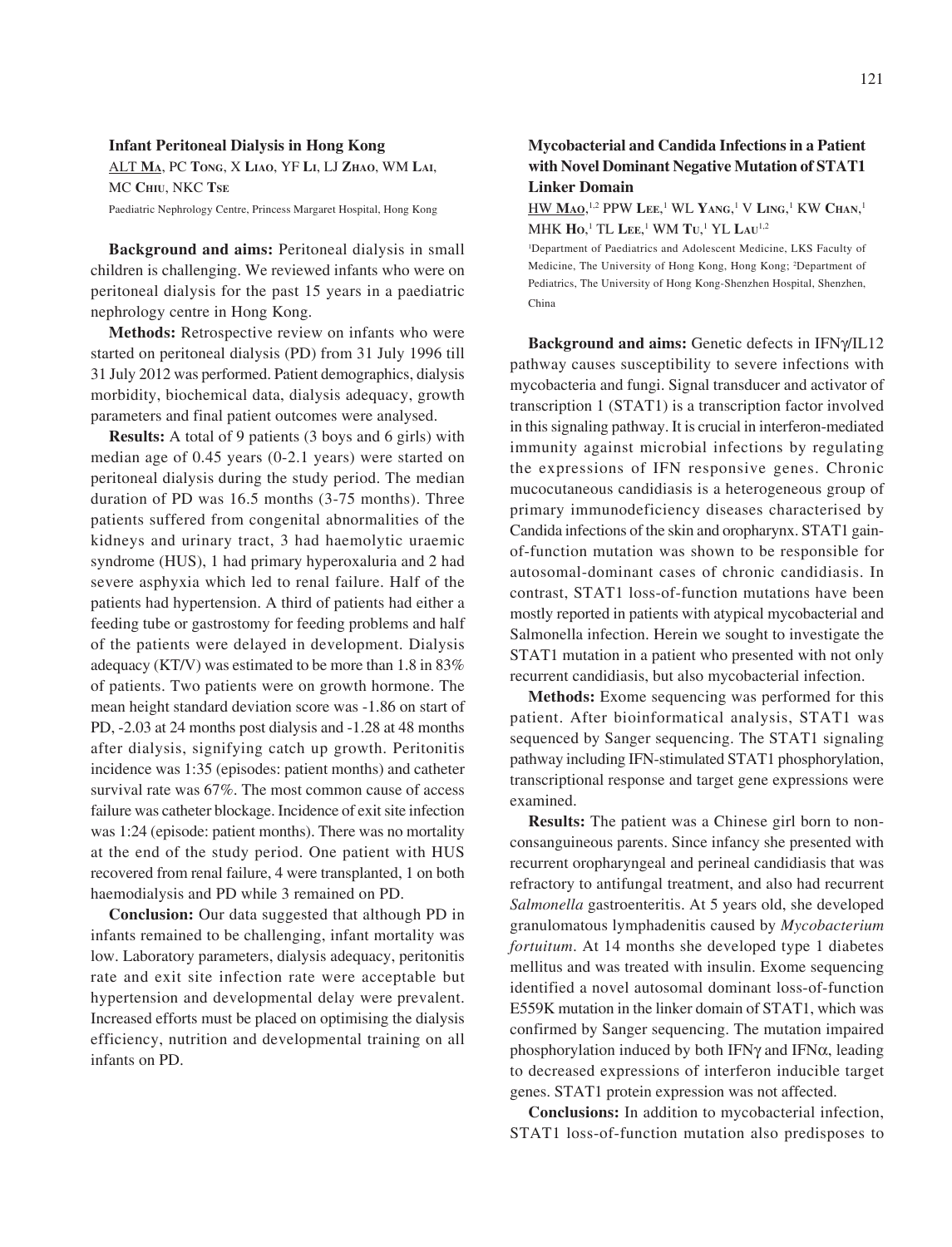chronic mucocutaneous candidiasis, likely through aberrant regulation of IFN-mediated response. This extends the spectrum of clinical phenotype of STAT1 loss-of-function mutation. We also for the first time reported STAT1 mutation in the linker domain.

### **Effectiveness of Ciprofloxacin or Doxycycline Treatment in Refractory** *Mycoplasma pneumoniae* **Infection**

HW **MAO**, Y **LIU**, JY **ZHOU**, K **SANG**, CB **CHOW**, MC **CHIU**, K **LAU**

Department of Pediatrics, The University of Hong Kong-Shenzhen Hospital, Shenzhen, China

**Background and aims:** *Mycoplasma pneumoniae* (MP) is a common pathogen causing community-acquired pneumonia and macrolides have been the main therapeutic drugs of choice. In China, due to the potential side effects of cartilage damage and dental discolouration, ciprofloxacin and doxycycline are not recommended for children younger than the ages of 18 and 8, respectively. However, macrolideresistant MP has been increasingly reported worldwide, and China has the highest prevalence of macrolide-resistant MP with resistant rate being >90% in the southern provinces. Thus, management of macrolide-resistant MP infections has become a major therapeutic challenge. Herein we report the success of using ciprofloxacin and doxycycline in treatment of refractory MP infection in young Chinese children.

**Methods:** Seven cases of macrolide-resistant MP infections diagnosed in the Department of Pediatrics, The University of Hong Kong-Shenzhen Hospital from June to October 2013 were retrospectively reviewed.

**Results:** There were 5 girls and 2 boys with median age of 6 (1-7 years). All of them presented with high fever and cough. Laboratory investigations showed increased acute phase reactants including CRP and ESR, with near normal white blood cell counts [median 6.6x10<sup>9</sup>/L; range (3.96-11.72)x109 /L]. Chest X-ray showed either lobar or unilateral pneumonia. All patients were first treated with macrolides including erythromycin and/or azithromycin. Second line medications were used when fever persisted with worsening of clinical symptoms. Five patients developed pleural effusion and one progressed rapidly and required ventilator support. Due to more experiences in young children, ciprofloxacin was used in 4 cases. In the first 3 children, fever subsided on day 4 to day 5 post-treatment with improvements in clinical conditions. However, high fever persisted in the 4th child with newly developed pleural effusion. Doxycycline was started and then the patient defervesced after 2 days. Thereafter, the team decided to use doxycycline instead of ciprofloxacin in subsequent cases. And fever was observed to subside faster when treated with doxycycline than ciprofloxacin (median, 1 day vs 4 days).

**Conclusions:** Doxycycline and ciprofloxacin are effective for the treatment of refractory MP infection. In our cohort, fever appeared to subside faster with doxycycline. With the high prevalence of macrolideresistant MP in China, there is an urgent need to evaluate the current national guideline for the treatment of MP infections.

# **Prevalence, Risk Factors and Impact of ADHD in Children with Recent Onset Epilepsy**

MYY **NGAN**, 1 CH **TSANG**, 1 LH **YIP**, 1 TS **LAI**, 2 SM **LAM**, 2 KL **KWONG**<sup>1</sup>

<sup>1</sup>Department of Paediatrics and Adolescent Medicine, Tuen Mun Hospital; 2 Department of Child Psychiatry, Castle Peak Hospital, Hong Kong

**Background and aims:** Children with epilepsy are at higher risk for psychiatric comorbidities with attention deficit hyperactivity disorder (ADHD) being one of the more common co-morbid psychiatric disorders. This study aims to identify the prevalence, risk factors and impact of ADHD on seizure outcome in children with epilepsy.

**Methods:** A prospective cohort study was conducted from January to July 2010. Children 6-18 years old with recent onset epilepsy with follow up in a regional Hospital were recruited. Children attending special schools were excluded. Chinese Strengths and Weaknesses of ADHD-Symptoms and Normal-Behaviors Questionnaire (Chinese SWAN) was administered to all patients and scores compared with the community population. Basic demographic data were obtained through interview. Seizure characteristics and outcome was obtained through electronic records. Cases were those diagnosed with ADHD and controls were children without ADHD. Cases and controls were compared using univariate and multivariate analysis. All children were followed up for 3 years for seizure control and outcome.

**Results:** 48 children with recent onset epilepsy were recruited. The prevalence of ADHD is 20.8% (10 patients with ADHD, 7 being hyperactive/impulsive and 3 combined type). There was an equal distribution of males and females in those having ADHD.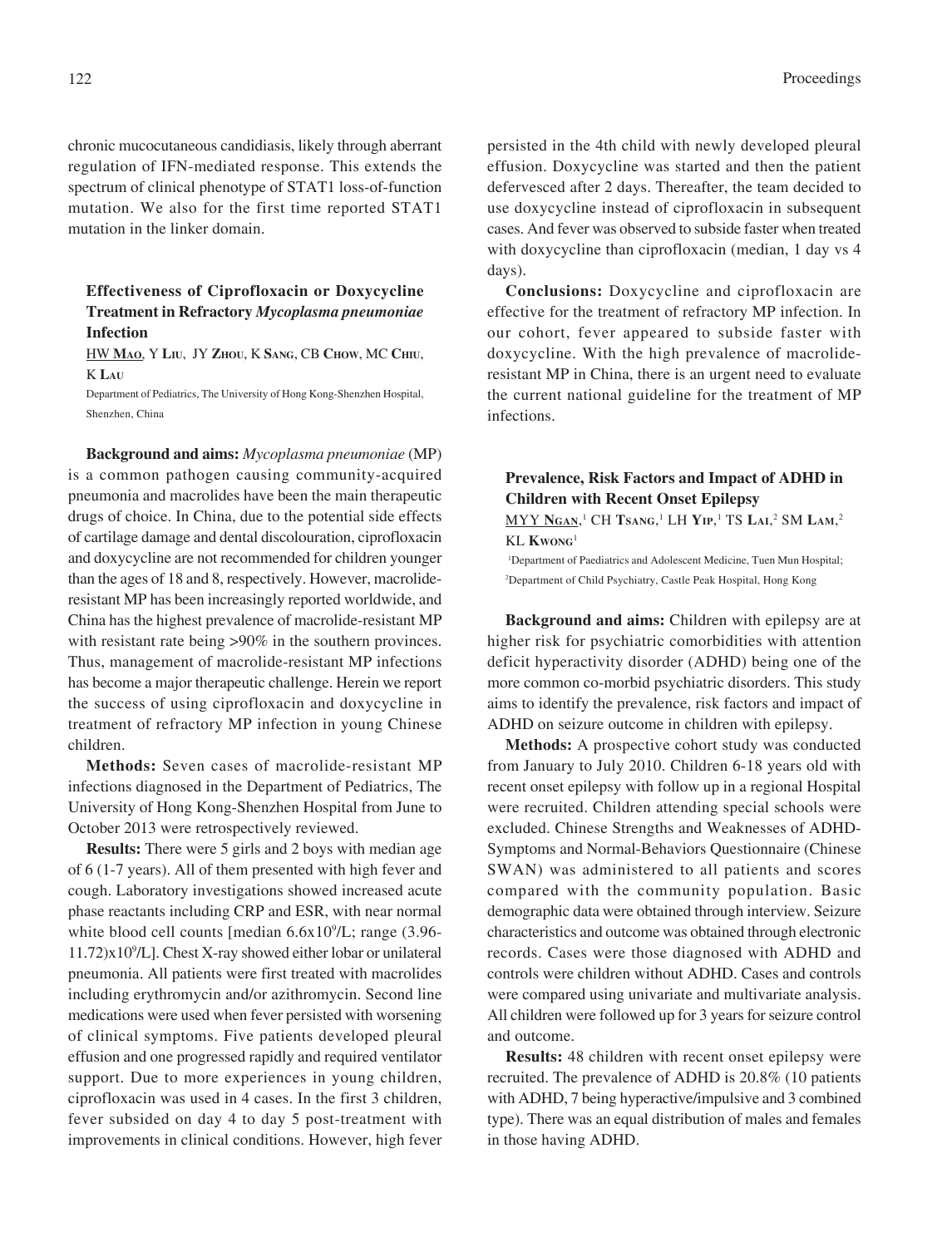The SWAN scores for our study cohort showed no significant difference with the community population.

There was no significant difference in the demographic profile between cases and controls. The age of seizure onset was a significant risk factor for ADHD. The average age of seizure onset was 7.46 years in the ADHD group and 10.88 yrs in the control group (p=0.032, OR=0.728, 95% CI 0.545-0.973). Seizure type and seizure etiology were not significant risk factors on univariate analysis. Younger age of seizure onset (p=0.057, OR 0.544, 95% CI 0.291- 1.0) and increased seizure frequency (p=0.037, OR=189.303, 95% CI 1.366-26242.6) were significant risk factor identified on multivariate analysis.

ADHD did not affect seizure outcome, discontinuation of anticonvulsant or polypharmacy.

**Conclusions:** The prevalence of ADHD among children with epilepsy (20.8%) was higher than their community counterparts (3.9%). As ADHD has a negative impact on children's academic and social performance, it is important to screen for presence of ADHD symptoms in this group of patients and offer appropriate intervention.

# **Outcome of Hepatobiliary Scanning: Preterm Versus Full-Term Cholestatic Infants**  $L$ Y Siu,<sup>1</sup> KN Wong,<sup>2</sup> KW Li,<sup>1</sup> NS Kwong<sup>1</sup>

1 Tuen Mun Hospital, 2 Hong Kong Sanatorium & Hospital, Hong Kong

**Background and aims:** The biliary tracts in different biliary atresia (BA) patients evolve at different speed to atresia as the cause of BA are believed to be multifactorial. The younger age at the time of the Kasai procedure is associated with better outcomes and should be preferably before 60 days of age. Hepatobiliary scintigraphy (HBS) is sensitive but of variable specificity in screening for BA. If the parameters leading to the variable specificity of the HBS can be identified and removed, HBS will facilitate early identification of candidates for Kasai procedure and unnecessary HBS can be avoided.

The aims of this study were to evaluate the specificity of a non-draining HBS for BA in preterm and full-term babies, to verify the relationship between non-draining scan and higher levels of direct bilirubin and to find an objective criterion to guide the time in performing HBS.

**Methods:** A total of 175 infants (113 males and 62 females, median age of 45 days) with 181 HBS performed in Tuen Mun Hospital between January 1998 and May 2010 were retrospectively analysed. A "non-draining" scan was defined as one showing no excretion of radiolabelled tracer

into the small bowel 24h after injection. The disease category, epidemiological and laboratory data were compared between infants having non-draining and draining scans. In addition, the predictive value of a negative scan for BA was compared between preterm and full-term infants.

**Results:** Twenty infants (11.4%) were surgically confirmed to have BA. A non-draining scan was found to be 100% sensitive for BA, and the specificity was 96% and 78% among full-term infants and preterm infants, respectively. The mean direct bilirubin values of infants with BA and intrahepatic cholestasis were 141.9 and 111.3 µmol/L, respectively, which were significantly higher than 67.2 µmol/L seen in infants with draining scans. Adopting direct bilirubin ≥63 µmol/L as the threshold for performing HBS among full-term babies was found to be 100% sensitive and 66% specific for picking up nondraining scans.

**Conclusion:** Our data supported that using direct bilirubin ≥63 µmol/L as an objective criterion in guiding the time to perform HBS among full-term babies can facilitate early identification of candidate for Kasai procedure and avoid unnecessary scans.

### **Integration of Chromosomal Microarray Into Paediatric Clinical Care in Hong Kong**

V **TAO**, 1 YWY **CHU**, 1 KY **CHAN**, 2 EY **LAU**, 2 G **MOK**, 1 W **TS O**, 1 A **LI U**, 1 A **KA N**, 2 MH **TANG**, 2 YL **LA U**, <sup>1</sup> BHY CHUNG<sup>1,2</sup>

1 Department of Paediatrics & Adolescent Medicine, LKS Faculty of Medicine, The University of Hong Kong; <sup>2</sup>Department of Obstetrics & Gynaecology, LKS Faculty of Medicine, The University of Hong Kong, Hong Kong

**Background and aims:** Chromosomal microarray (CMA) has emerged as a major tool to identify unbalanced chromosomal aberrations in children and is recommended as the first tiered investigation for intellectual disability, autism spectrum disorders and multiple congenital anomalies. While the clinical interpretation and genetic counseling remain as ongoing challenge, data about potential downstream benefits and harms of CMA is lacking, especially in paediatric population. Our objective is to evaluate the clinical impact of CMA on medical management in children.

**Methods:** In January 2011- May 2013, we performed high resolution CMA using the NimbleGen 135k oligonucleotide array on 330 children in a universityaffiliated paediatric unit in Hong Kong at a research base.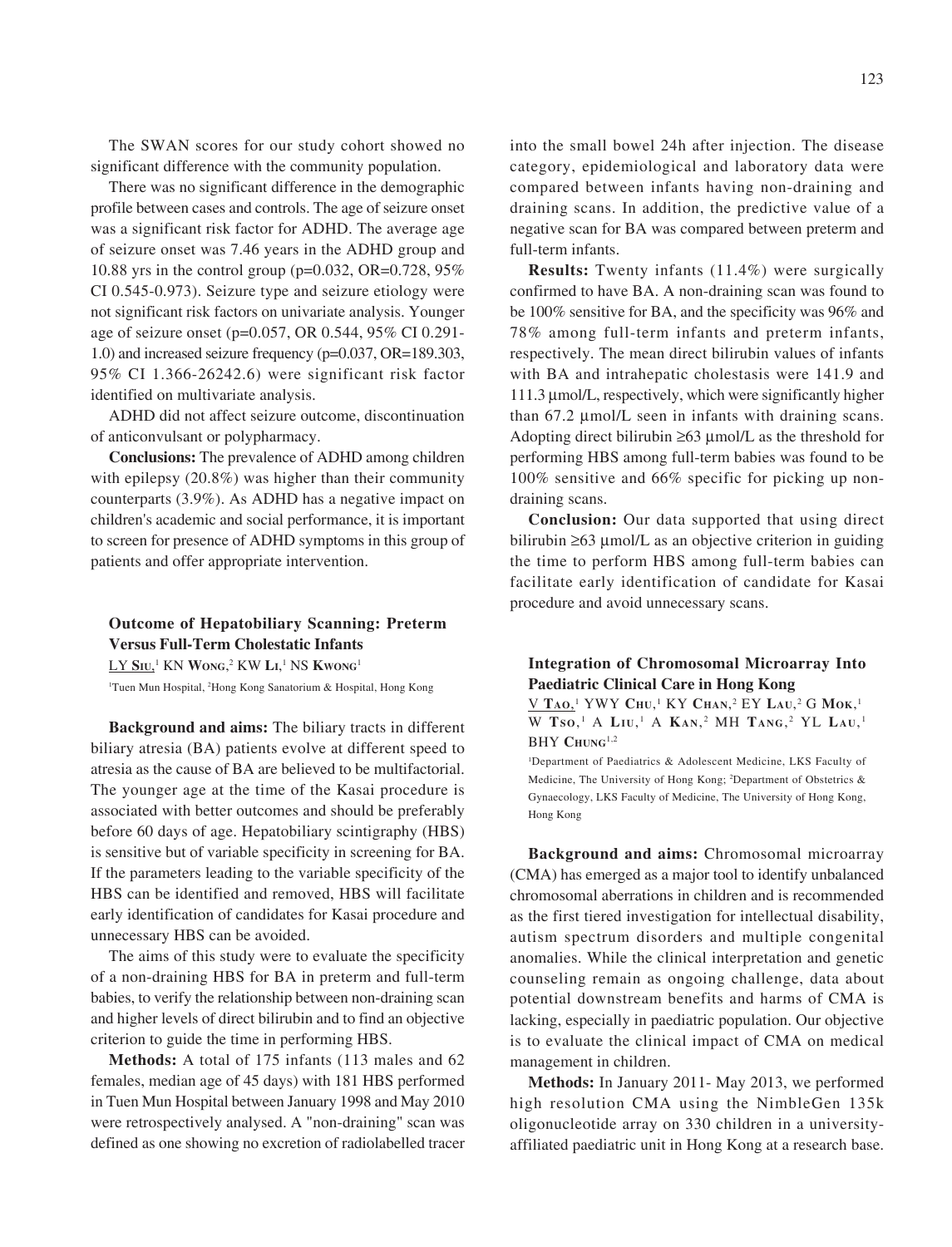Patients who had received prenatal CMA test or failed to follow-up, and those with trisomy disorder were excluded. Cases with pathogenic/likely pathogenic CMA results were analyzed. By retrospective chart review, descriptive and multivariate analyses are performed to understand the association between CMA results and change in the medical management.

**Results:** Total 82 patients were reported to have abnormal CMA results. Pathogenic/likely pathogenic chromosomal aberrations accounted ~10% (32 patients with pathogenic and 2 patients with likely pathogenic changes), while the aberration with unclear/uncertain clinical significance accounted for the remaining 90%. CMA detects clinically significant submicroscopic (<5 MB) abnormality in 18 patients. Some syndromal disorders were initially missed on clinical assessment either due to atypical clinical feature or patient's young age, including two William syndrome, two DiGeorge syndrome, one Cri-du-Chat syndrome, and one Klinefelter syndrome. All clinical significant cases were followed with genetic counseling. Total 69 medical managements were prompted by pathogenic/likely pathogenic CMA in 34 patients. One family has withdrawn as the parents realised that "knowing more may not be better".

**Conclusion:** CMA findings can be medically actionable and/or have major implications for family members. The insights we have learned from some of our patients have wider implications for the medical community. The potential of CMA findings to impact, positively and negatively, on patients is tremendous and warrants careful evaluation. Our findings will be instructive in anticipating the impact of whole genomic analyses on medical management and downstream utilisation of health services.

### **Griffiths Mental Developmental Scales (GMDS)** − **Validation for Chinese Children**

### WWY **TSO**, 1 VCN **WONG**, 1 LJ **AO**, 2 M **LI**, 3 X **ZHANG**, 4 FY **JIAO**, 5 X **XU**, 6 KX **DU**, 7 B **FARRAGHER**, 8 XL **XIA**, 9 D **CHALLIS**<sup>10</sup>

1 Department of Paediatrics & Adolescent Medicine, The University of Hong Kong, Queen Mary Hospital, Hong Kong; <sup>2</sup>Second Affiliated Hospital of Kunming Medical University, Kunming, China; 3 Child Neuro-Habilitation Clinic, Department of Paediatrics, The First Hospital of Peking University, Beijing, China; 4 Department of Child and Adolescent Health, Tianjin Medical University, Tianjin, China; <sup>5</sup>Shaanxi Provincial People's Hospital of Xi'an medical university, Xi'an, China; <sup>6</sup>Child Health Care Department, The Paediatric Hospital of FuDan University, Shanghai, China; 7 Department of Child Neurology, The Third Affiliated Hospital of ZhengZhou University, ZhengZhou, China; <sup>8</sup>Liverpool School of Tropical Medicine, Liverpool, United Kingdom. *Dr. Farragher generated all the statistical results and interpretation of the statistical model*; 9 Department of Paediatrics, The Second Affiliated Hospital of Kunming Medical College, Kunming, China; 10Association for Research in Infants and Child Development, Research and re-standardisation subcommittee United Kingdom

**Background:** The Griffiths Mental Developmental Scales (GMDS) are used by Developmental Paediatricians or psychologists in many countries to assess the developmental profile in children aged 0- 8 years old. There is an increasing awareness of developmental disorders in children in China; the prevalence of pre-school children with developmental disorders was reported to be 12.97%. The GMDS have been validated for normal children in the United Kingdom. However, there are differences in culture and beliefs in Asia and the Western societies. In this study, the GMDS have been translated into Chinese and back translated and modified according to Chinese culture. This prospective study aims to provide validation of the GMDS for urban Chinese children.

**Method:** Children from 7 different cities in China with typical development were recruited into the study from 2009-2013. Their developmental status was assessed using the translated and back-translated Chinese form of GMDS.

**Results:** 815 Chinese children (424 boys and 391 girls) with age 7 days to 8 years had been recruited. GMDS scores were analyzed. Smooth developmental curves with standard deviations and percentile scores were computed for the 6 sub-scales (A=Locomotor, B=Personal-Social, C=Hearing and Language, D=Eye and Hand Co-ordination, E=Performance, F=Practical Reasoning) using the LMS method. Plots of the 1st, 2.5th, 5th, 10th, 25th, 50th, 75th, 90th, 95th, 97.5th and 99th percentiles were obtained showing similar trend as the British in subscales.

**Conclusion:** There are similarities and differences in the Chinese developmental curves as compared to the British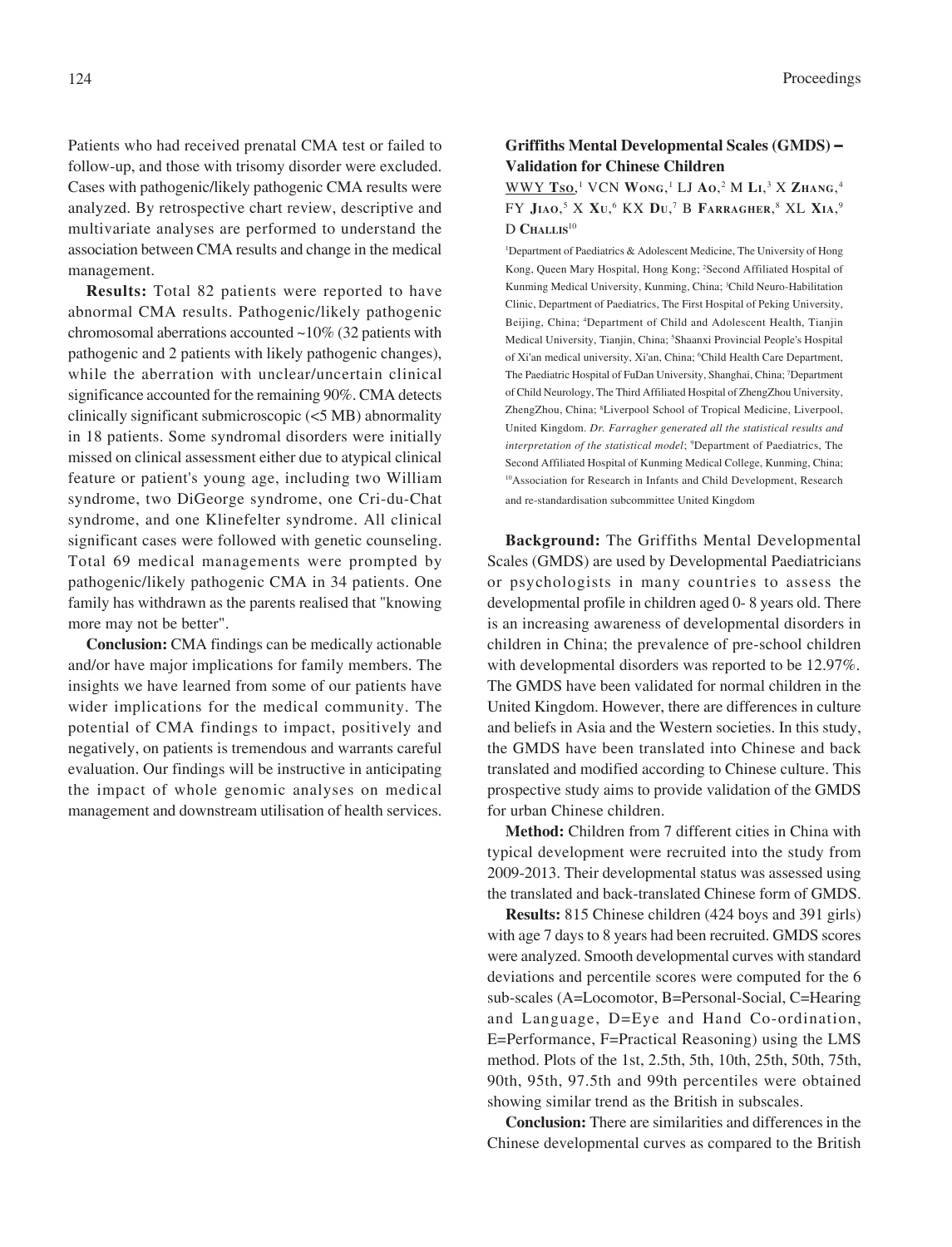developmental curves. These differences are most obvious for subscale F i.e. practical reasoning. In the future, all Chinese children should be assessed using this first and newly validated Chinese 'developmental growth' chart. This will avoid inaccurate estimation of the developmental profile of Chinese children.

# **Co-Infection with Influenza Virus and Then** *Streptococcus pneumoniae* **Dysregulates Immune Response and Enhances Mortality in a Mouse Model**

Y **WU**, 1 LK **TAI**, 1 KH **CHOW**, 2 PL **HO**, 2 WW **TU**, 1 YL **LAU**<sup>1</sup> 1 Department of Paediatrics and Adolescent Medicine, The University of Hong Kong; 2 Department of Microbiology, The University of Hong Kong, Hong Kong

**Background and aims:** Secondary *Streptococcus pneumoniae* infection after influenza is one of the most severe complications of influenza that significantly contributes to excess mortality. With the clinical importance of the co-infection, it is necessary to understand the disease pathogenesis. However, mechanisms of co-infection are not fully understood. We hypothesise that co-infection with influenza virus and then pneumococcus can enhance mortality, increase disease severity and dysregulate host immune response to the pathogens.

**Methods:** C57BL/6N mice (from Charles River Laboratories, USA) were sequentially co-infected with influenza virus and then *Streptococcus pneumoniae*, or infected with either influenza virus alone or pneumococcus alone. Survival was recorded. To examine disease severity, body weight loss, lung viral titer and bacterial cell counts were measured. To determine immune response, lung inflammatory cytokines and chemokines were measured, the neutrophils and macrophages infiltrating the lung were examined, lung structural damage was scored by histological analysis and level of influenza virus specific IgG in lung was measured by ELISA.

**Results:** Co-infected mice lost their body weight significantly and resulted in 100% morality rate, whereas mice infected with either influenza virus alone or pneumococcus alone lost their body weight transiently and all recovered from the infections. Co-infected mice had significantly higher lung virus titer and bacterial cell counts. This indicated that co-infection increased pathogen growth. Co-infected mice had higher lung inflammatory cytokines and chemokines, neutrophils and macrophages infiltration, as well as greater lung structural damage. This indicated

that co-infection enhanced lung inflammatory response and immunopathology. Co-infected mice had lower virus specific IgG in the lung. This indicated that co-infection reduced antibodies production to influenza virus.

**Conclusion:** Co-infection enhanced pathogen growth, promoted lung inflammation and reduced virus specific IgG production. With the elevated disease severity and dysregulated host immune response, co-infection increased mortality rate. This study contributes to the understanding of the pathogenesis of the co-infection.

### **Lupus Protein Losing Enteropathy in an Adolescent Girl**

CLS **YAN**, ALT **MA**, PC **TONG**, WM **LAI**, NKC **TSE** Department of Paediatrics, Princess Margaret Hospital, Hong Kong

**Background:** Protein losing enteropathy is a rare presentation of systemic lupus erythematosus (SLE), particularly in the paediatric age group. We report the early diagnosis and management of an adolescent girl who suffered from this easily missed disease.

**Method:** Retrospective case review of a 12-year-old girl who presented with 2-month history of rash and recent onset of oedema. She had urticarial rash over the malar region and vasculitic rash over her limbs. There was no history of frothy urine or gastrointestinal upset. Blood tests showed low albumin level 10 g/L and otherwise normal liver and kidney functions. Further blood tests revealed that she was tested positive for anti-nuclear antibody (ANA titre 320 IU/ mL, normal <35 IU/mL) and anti-Smith antibody. C3 and C4 levels were low (C3 0.37 g/L, normal 0.70-2.06 g/L; C4 0.10, normal 0.11-0.61 g/L). The diagnosis of SLE was made according to the Systemic Lupus International Collaborating Clinics (SLICC) criteria, that one clinical (acute cutaneous lupus) and 3 immunological criteria (positive ANA, positive anti-Sm Ab, low complement C3 and C4) were fulfilled. She had very mild proteinuria with the urine protein to creatinine ratio of 0.21 mg/mg (normal <0.20 mg/mg) which could not account for her severe hypoalbuminemia. Therefore SLE with protein-losing enteropathy was suspected.

**Results:** Nuclear scan (Tc-99 m albumin scintography) showed that there was protein loss diffusely from the small bowel and therefore confirmed the diagnosis of proteinlosing enteropathy. To rule out other causes of proteinlosing enteropathy, endoscopies were done and both upper endoscopy and colonscopy were normal. CT scan of the abdomen showed mild ascites and reactive lymph nodes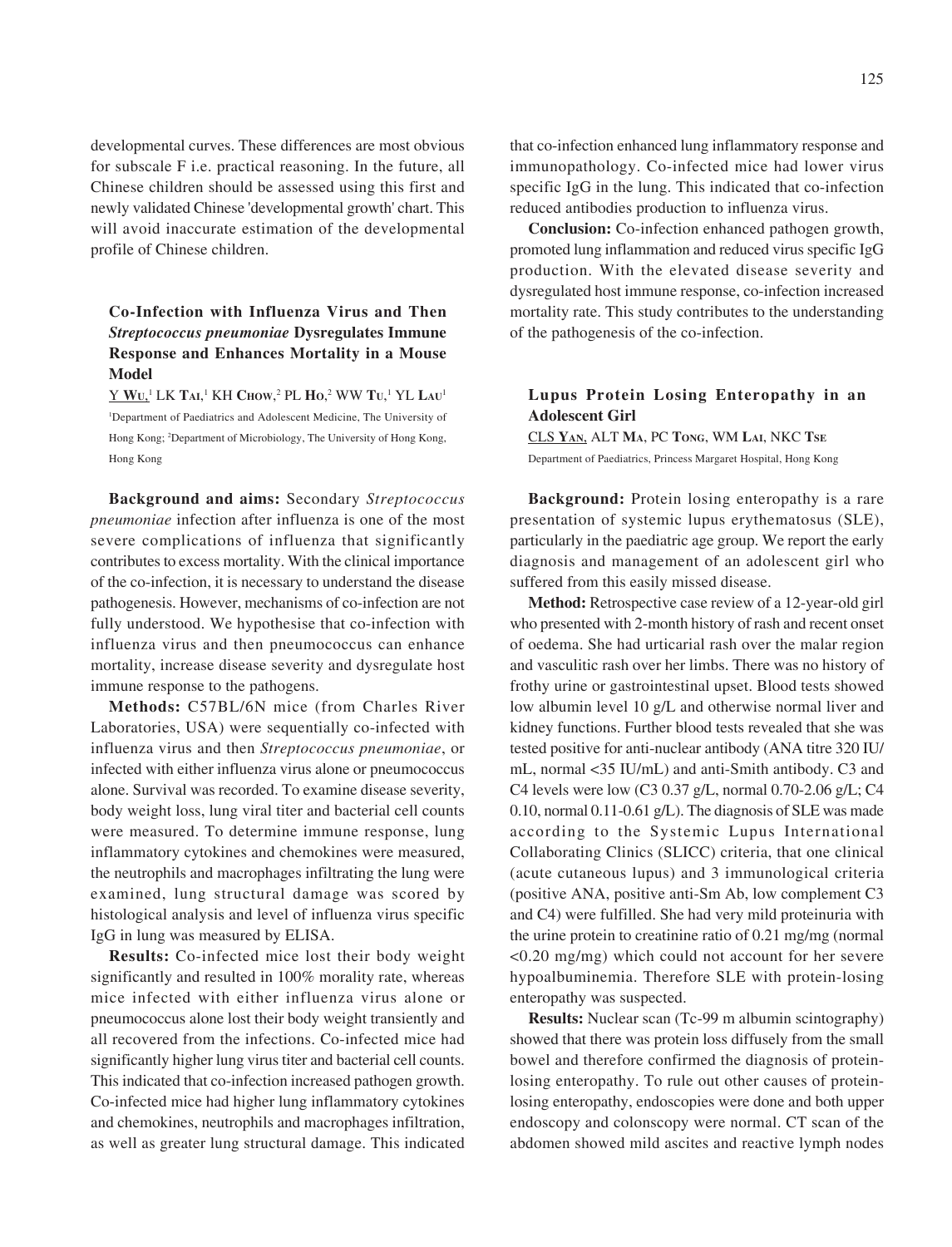with no evidence of lymphoma. With the diagnosis of lupus protein-losing enteropathy, she was started on prednisolone 30 mg BD (1 mg/kg/day), azathioprine 50 mg daily and hydroxychloroquine 200mg daily. The patient showed significant clinical improvement in terms of oedema and serum albumin level (albumin 20 g/L after 2 weeks of treatment).

**Conclusion:** Protein-losing enteropathy could be an initial presentation of SLE. Clinician should maintain a high index of suspicion in patients who present with severe hypoalbuminemia in the absence of heavy proteinuria. Timely diagnosis with early institution of appropriate immunosuppressants dramatically improve patients' outcome.

**Is Intensive Phototherapy More Effective Than the Conventional Phototherapy in Treating Severe Neonatal Jaundice in Term Infant, and its Possibility to Prevent Exchange Transfusion** PT **YU**, CK **LEUNG**, SF **WONG**, WP **LAI**

Department of Paediatrics, Kwong Wah Hospital, Hong Kong

**Aim:** To compare the efficacy of intensive phototherapy (IPT) with conventional phototherapy (IPT) in treating severe neonatal jaundice (NNJ) in term baby, and its possibility to prevent exchange transfusion (ET).

Patients & method: This is a retrospective study including all term baby  $\ge$  = 37 weeks) with severe neonatal jaundice, defined as serum bilirubin level exceeding bilirubin level required for exchange transfusion. Patients admitted for prolonged neonatal jaundice were excluded. Control group included term baby admitted for severe NNJ at 2006-2007 with level 3 CPT given, was compared with intervention group, who admitted at 2009-2012 for severe NNJ and treated with IPT. Data were analysed in term of the need of exchange transfusion. Rates of serum bilirubin drop in neonates ≥day 3 were also compared.

**Results:** 86 patients and 164 patients were treated with CPT and IPT respectively, 9 patients (10.5%) in CPT group required ET compared to 15 patients (9.1%) in IPT group (p=0.737). The mean SB drop rate in the first 4 to 6 hours in 49 patients in IPT group was 10.8 mmol/dL/hr compared to 14.2 mmol/dL/hr in 102 patients in CPT group (p=0.032).

**Conclusion:** Intensive phototherapy is more effective in lower the serum bilirubin level compared with conventional phototherapy in case of severe neonatal jaundice. However, its efficacy in prevention of ET may need further study and analysis.

# **Association Between Sleep Architecture and Glucose Tolerance in Children and Adolescents**  $\underline{\text{Y ZHU.}}^1$  AM  $\text{Li.}^1$  CT  $\text{Au.}^1$  APS  $\text{Kong.}^2$  J  $\text{Zhang.}^3$

CK **WONG**, 4 JCN **CHAN**, 2 YK **WING**<sup>3</sup>

Departments of <sup>1</sup>Paediatrics, <sup>2</sup>Medicine and Therapeutics, <sup>3</sup>Psychiatry, 4 Chemical Pathology, Prince of Wales Hospital, The Chinese University of Hong Kong, Hong Kong

**Background and aims:** Short sleep duration is a contributing factor for decreased insulin sensitivity and hyperglycemia. Sleep architecture represents a cyclical pattern of sleep which shifts between sleep stage N1, N2, N3 (slow wave sleep) and stage R (rapid eye movement sleep). We aimed to examine the association between sleep architecture and glucose and insulin metabolism in children and adolescents.

**Methods:** A total of 118 subjects participated in this study. They underwent an overnight polysomnography (PSG) when percentage of total sleep time (TST) spent at each sleep stage were recorded. Oral glucose tolerance test together with assay of insulin levels was carried out after overnight PSG. We assessed glucose tolerance, insulin sensitivity and pancreatic β-cell function by 2-h glucose level, Matsuda index  $(IS<sub>ocTT</sub>)$  and insulin secretionsensitivity index-2 (ISSI-2) respectively.

**Results:** After adjustment for age, gender, BMI z-score, pubertal status and obstructive apnea hypopnea index, stage N3 (%TST) was positively associated with  $IS_{\text{OGTT}}$ , while stage N1 (%TST) exerted an opposite effect on  $IS_{\text{ocrr}}$ . High sleep efficiency and long TST were independently associated with low 2-h glucose level, high ISSI-2 and/or high  $IS_{\text{ocrt}}$ .

**Conclusions:** Stage N3, sleep efficiency and TST were protective factors in maintaining glucose and insulin homeostasis; however, stage N1 functioned in the opposite direction.

**Acute and Chronic Effects of Sleep Duration on Blood Pressure in Normal Weight Adolescents** CT **AU**, 1 CKW **HO**, 2 YK **WING**, 2 HS **LAM**, 1 AM **LI** 1 <sup>1</sup>Department of Paediatrics and <sup>2</sup>Department of Psychiatry, Prince of Wales and Shatin Hospital, The Chinese University of Hong Kong, Hong Kong

**Background and aims:** Inadequate sleep is a common and global phenomenon in modern society. Chronic sleep loss can result in impaired cognitive function and physical well-being. This study aimed to evaluate the association between ambulatory blood pressure (ABP) and sleep duration as measured by 7-day sleep diary and nocturnal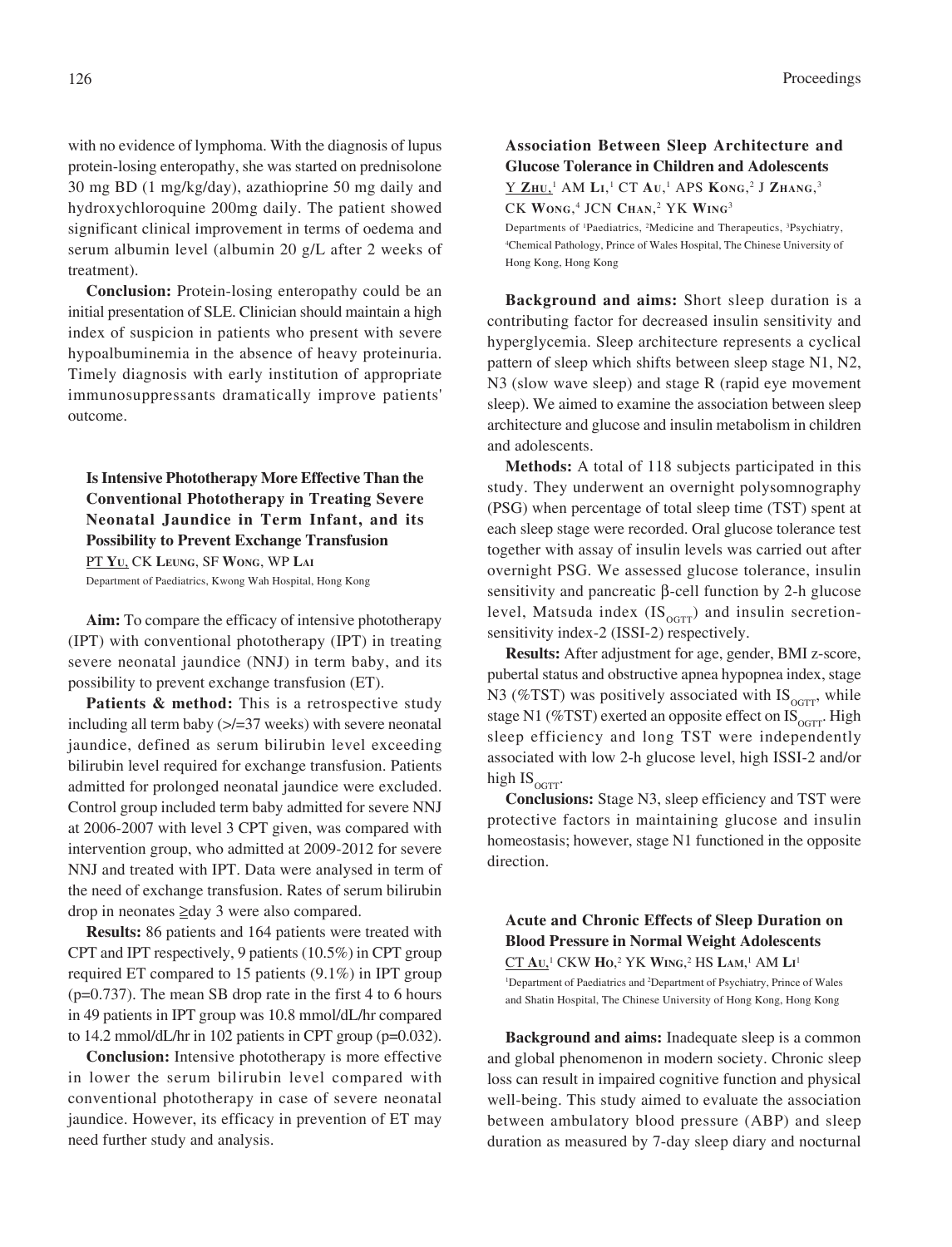polysomnography (PSG) in normal weight adolescents without significant obstructive sleep apnoea (OSA).

**Methods:** Normal weight subjects aged 10-17.9 years were invited to come to our sleep laboratory for a 24-hour visit. All subjects underwent PSG for 9.5 hours and 24 hour ABP monitoring during the laboratory visit. ABP was divided into pre-PSG, in-bed during PSG and post-PSG periods for separate analyses. Sleep duration  $(SD<sub>7</sub>)$  was obtained from 7-day sleep diary, reflecting the sleep pattern in the week prior to laboratory visit. Total sleep time (TST) and sleep efficiency (SE), both markers of acute sleep changes, were obtained from PSG.

**Results:** Totally 162 adolescents participated, of whom 19 were excluded because they had moderate-to-severe OSA (obstructive apnoea hypopnoea index of >5 per hour). Subjects with shorter  $SD_7$  demonstrated rebound from sleep deprivation on the PSG night.  $SD_7$  was inversely associated with systolic BP (SBP) in pre-PSG, in-bed and post-PSG periods (all  $β = -2$  mmHg,  $p < 0.01$ ), and diastolic BP (DBP) in pre-PSG and in-bed periods (all  $\beta$ =-1 mmHg, p<0.05). TST was inversely associated with SBP in post-PSG period  $(\beta=1.5 \text{ mmHg}, \text{p}=0.047)$ . SE was inversely associated with SBP in in-bed period ( $\beta$ =-0.1 mmHg, p=0.038), and DBP in in-bed ( $β = -0.1$  mmHg,  $p = 0.023$ ) and post-PSG periods  $(\beta = -0.2 \text{ mmHg}, \text{p} = 0.006)$ . Both TST and SE were not associated with SBP and DBP in pre-PSG period (all p>0.1).

**Conclusions:** Short sleep duration as measured by 7 day sleep diary was associated with higher BP in normal weight adolescents. Occasional adequate sleep may partially ameliorate the risk of high BP, but may not completely reverse the effect of long-term sleep insufficiency.

# **Sleep Duration, Cognitive Performance and Bone Mineral Density in Preschool Children**

XT **YU**, HS **LAM**, CL **CHAU**, PHY **CHAN**, AM **LI**

Department of Paediatrics, The Chinese University of Hong Kong, Hong Kong

**Background and aims:** Childhood sleep is associated with childhood growth and development. Short sleep duration has been linked to a variety of neurocognitive problems. However, few studies have evaluated the impact of short sleep duration on cognitive functioning as well as the association between sleep duration and physical development in young preschool children. This study aimed to examine the associations between sleep duration and neurocognitive outcomes, and explore the association between sleep duration and bone mineral density (BMD) in preschool Chinese children in Hong Kong.

**Methods:** Eighty-eight healthy preschool children without snoring were recruited from a community-based survey including 1291 3-5 years old children. Their total sleep duration was under 11.5 for 3 years old, 11 for 4 years old and 10.5 for 5 years old, respectively, which was the 55 percentile in the cohort. The participants underwent BMD assessment by ultrasound of sound speed of sound of dominant radius and the tibia in the same side. Neurocognitive test included Connor's Kiddie-Continuous Performance Test (K-CPT) and sky search of The Test of Everyday Attention for Children (TEA-Ch). The parents reported their children's sleep patterns by sleep diary in two weeks before the tests and assessments.

**Results:** Average total sleep duration in previous 7 days was positively associated with BMD z score by age of tibia  $(r=0.30, p=0.05)$  and radius  $(r=0.32, p=0.03)$ . However we didn't find any significant association between total/night sleep duration and neurocognitive performance including CPT and sky search.

**Conclusions:** Though it is reported that Hong Kong children sleep less than children in western countries, our results indicate that Hong Kong preschoolers are not sleep deprived due to the neurocognitive performance by CPT and sky search. However, habitually decreased sleep duration is closely associated with lower BMD both in radius and tibia. These findings may lead to the development of better preventive approaches to poor bone growth through recommendation for healthy sleep in preschool children.

**Vitamin D Defficiency is Prevalent and Associated with Childhood Eczema in Hong Kong Children**  $TF$  Leung,<sup>1</sup> SS Wang,<sup>1</sup> APS Kong,<sup>2</sup> HY Sy,<sup>1</sup> GWK Wong,<sup>1</sup> KL **HON**<sup>1</sup>

Departments of <sup>1</sup>Paediatrics and <sup>2</sup>Medicine and Therapeutics, The Chinese University of Hong Kong, Prince of Wales Hospital, Hong Kong

**Background and aims:** Vitamin D is increasingly recognised to be importance in innate immune defense and asthma pathogenesis in addition to its crucial role in maintaining bone health. Recent studies suggested vitamin D deficiency to be associated with diminished expression of antimicrobial peptides in the skin. However, the impact of vitamin D deficiency on eczema diagnosis and severity remains unclear. This case-control study investigated the relationship between eczema diagnosis and severity and serum vitamin D levels in Hong Kong Chinese children.